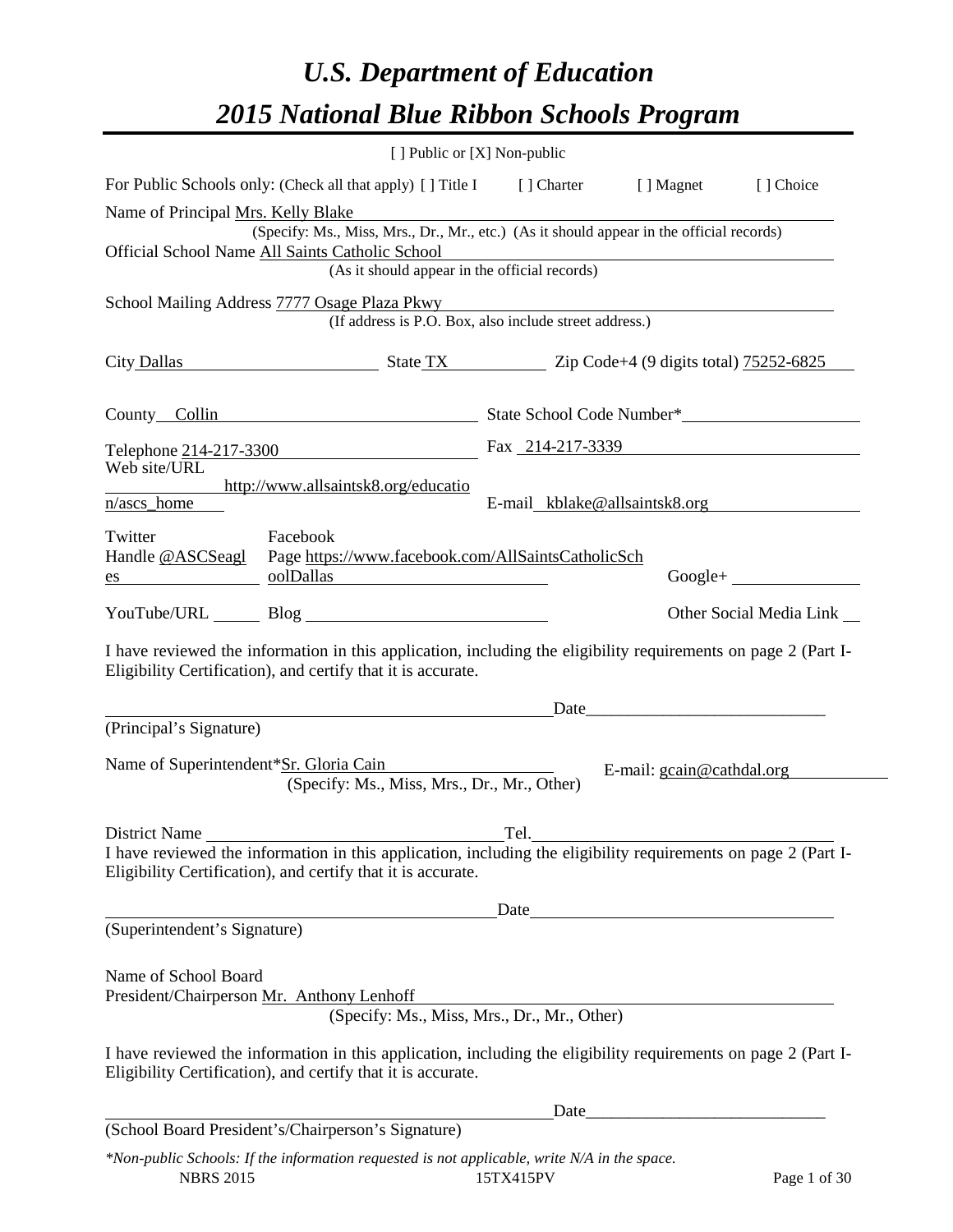#### **Include this page in the school's application as page 2.**

The signatures on the first page of this application (cover page) certify that each of the statements below concerning the school's eligibility and compliance with U.S. Department of Education, Office for Civil Rights (OCR) requirements is true and correct.

- 1. The school configuration includes one or more of grades K-12. (Schools on the same campus with one principal, even a K-12 school, must apply as an entire school.)
- 2. The school has made its Annual Measurable Objectives (AMOs) or Adequate Yearly Progress (AYP) each year for the past two years and has not been identified by the state as "persistently dangerous" within the last two years.
- 3. To meet final eligibility, a public school must meet the state's AMOs or AYP requirements in the 2014-2015 school year and be certified by the state representative. Any status appeals must be resolved at least two weeks before the awards ceremony for the school to receive the award.
- 4. If the school includes grades 7 or higher, the school must have foreign language as a part of its curriculum.
- 5. The school has been in existence for five full years, that is, from at least September 2008 and each tested grade must have been part of the school for the past three years.
- 6. The nominated school has not received the National Blue Ribbon Schools award in the past five years: 2009, 2010, 2011, 2012, or 2013.
- 7. The nominated school has no history of testing irregularities, nor have charges of irregularities been brought against the school at the time of nomination. The U.S. Department of Education reserves the right to disqualify a school's application and/or rescind a school's award if irregularities are later discovered and proven by the state.
- 8. The nominated school or district is not refusing Office of Civil Rights (OCR) access to information necessary to investigate a civil rights complaint or to conduct a district-wide compliance review.
- 9. The OCR has not issued a violation letter of findings to the school district concluding that the nominated school or the district as a whole has violated one or more of the civil rights statutes. A violation letter of findings will not be considered outstanding if OCR has accepted a corrective action plan from the district to remedy the violation.
- 10. The U.S. Department of Justice does not have a pending suit alleging that the nominated school or the school district as a whole has violated one or more of the civil rights statutes or the Constitution's equal protection clause.
- 11. There are no findings of violations of the Individuals with Disabilities Education Act in a U.S. Department of Education monitoring report that apply to the school or school district in question; or if there are such findings, the state or district has corrected, or agreed to correct, the findings.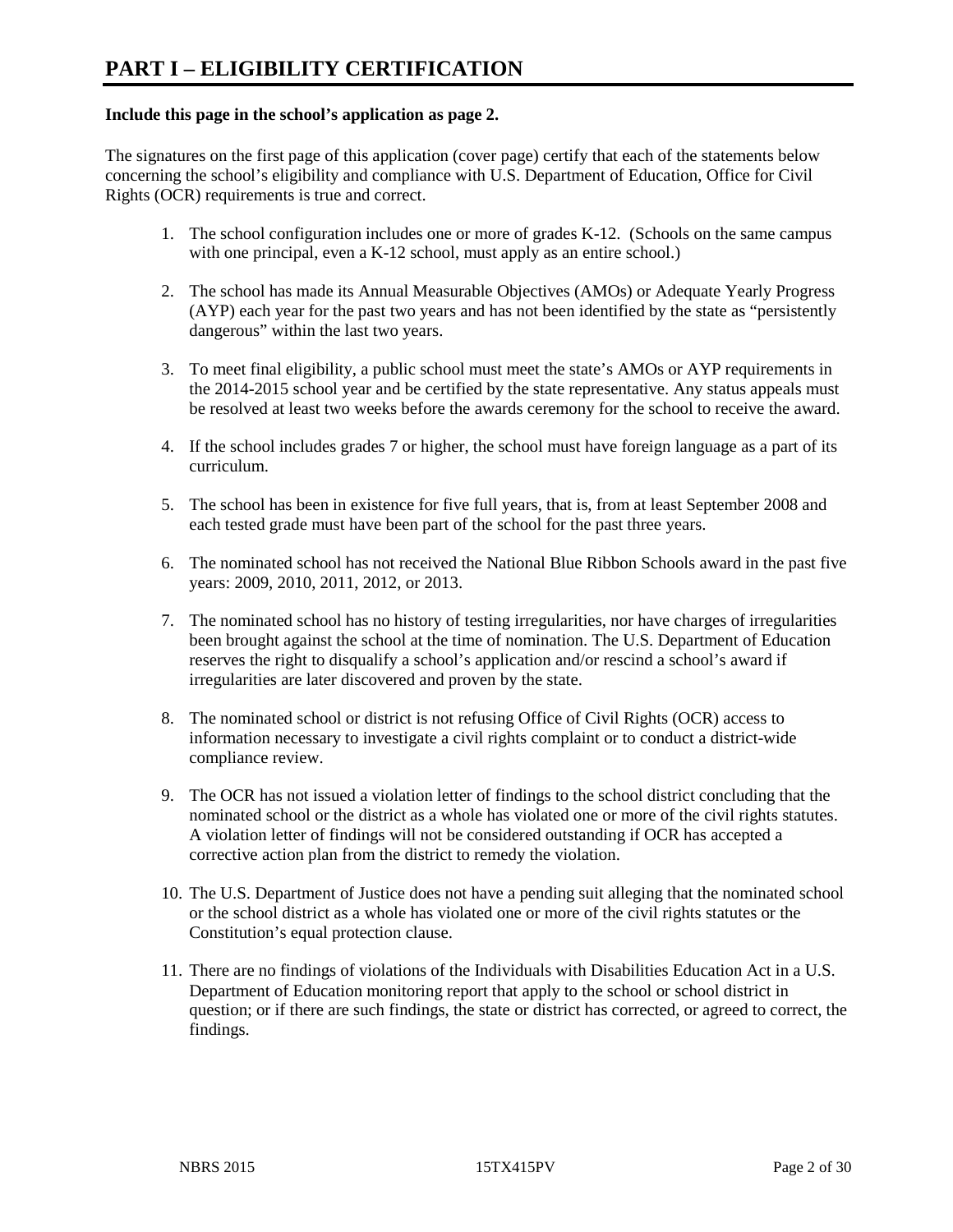# **PART II - DEMOGRAPHIC DATA**

#### **All data are the most recent year available.**

**DISTRICT** (Question 1 is not applicable to non-public schools)

| -1. | Number of schools in the district<br>(per district designation): | $\underline{0}$ Elementary schools (includes K-8)<br>0 Middle/Junior high schools<br>0 High schools |
|-----|------------------------------------------------------------------|-----------------------------------------------------------------------------------------------------|
|     |                                                                  |                                                                                                     |
|     |                                                                  | $0 K-12$ schools                                                                                    |

#### 0 TOTAL

**SCHOOL** (To be completed by all schools)

- 2. Category that best describes the area where the school is located:
	- [X] Urban or large central city
	- [ ] Suburban with characteristics typical of an urban area
	- [ ] Suburban
	- [ ] Small city or town in a rural area
	- [ ] Rural
- 3. 1 Number of years the principal has been in her/his position at this school.
- 4. Number of students as of October 1 enrolled at each grade level or its equivalent in applying school:

| Grade                           | # of         | # of Females | <b>Grade Total</b> |
|---------------------------------|--------------|--------------|--------------------|
|                                 | <b>Males</b> |              |                    |
| PreK                            | 36           | 24           | 60                 |
| K                               | 8            | 6            | 14                 |
| $\mathbf{1}$                    | 19           | 15           | 34                 |
| $\boldsymbol{2}$                | 18           | 15           | 33                 |
| 3                               | 14           | 25           | 39                 |
| 4                               | 15           | 29           | 44                 |
| 5                               | 20           | 27           | 47                 |
| 6                               | 21           | 19           | 40                 |
| 7                               | 21           | 19           | 40                 |
| 8                               | 24           | 25           | 49                 |
| 9                               | 0            | 0            | $\theta$           |
| 10                              | 0            | 0            | 0                  |
| 11                              | 0            | 0            | 0                  |
| 12                              | 0            | 0            | 0                  |
| <b>Total</b><br><b>Students</b> | 196          | 204          | 400                |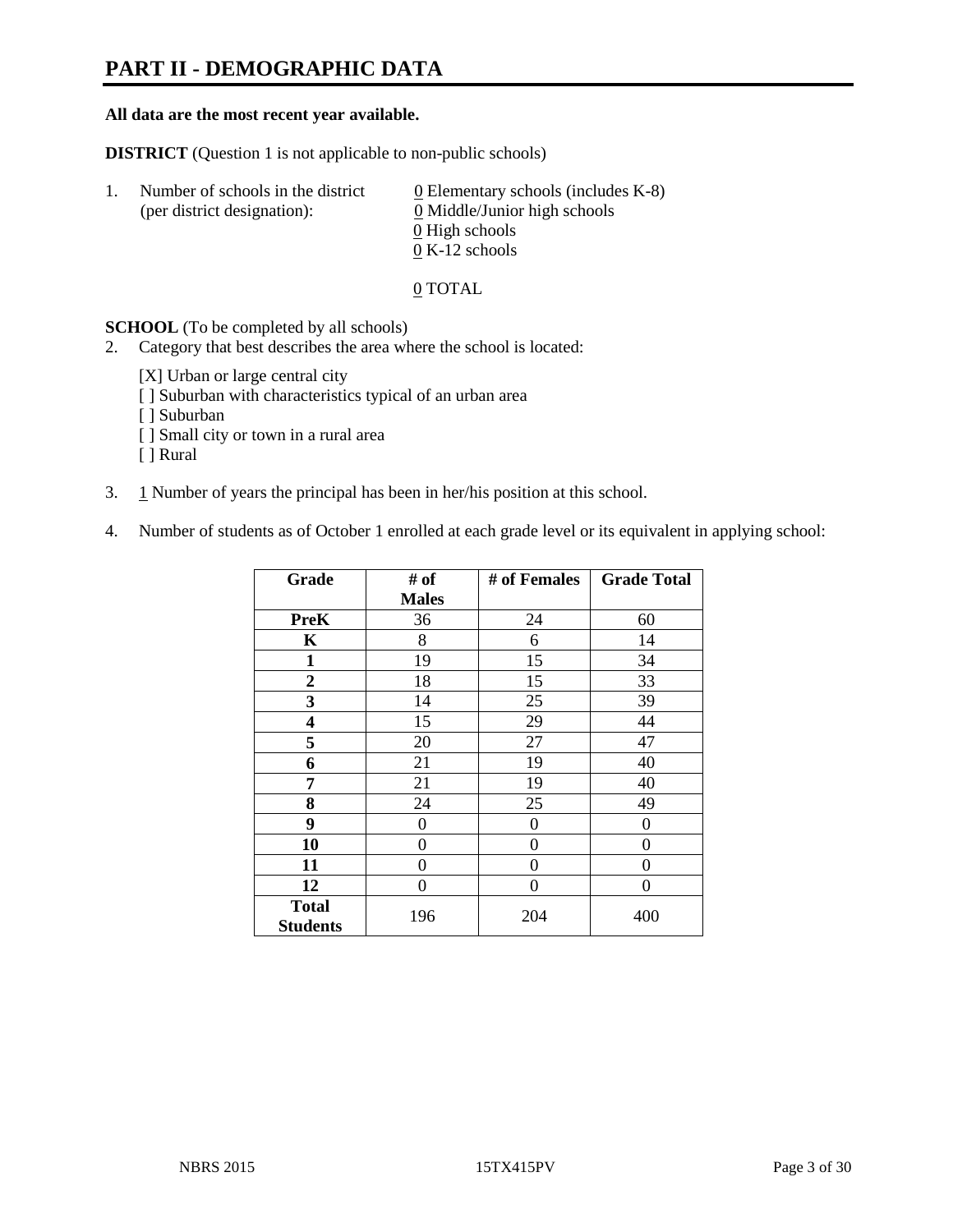the school: 3 % Asian

5. Racial/ethnic composition of  $1\%$  American Indian or Alaska Native 3 % Black or African American 17 % Hispanic or Latino 0 % Native Hawaiian or Other Pacific Islander 75 % White 1 % Two or more races **100 % Total**

(Only these seven standard categories should be used to report the racial/ethnic composition of your school. The Final Guidance on Maintaining, Collecting, and Reporting Racial and Ethnic Data to the U.S. Department of Education published in the October 19, 2007 *Federal Register* provides definitions for each of the seven categories.)

6. Student turnover, or mobility rate, during the 2013 - 2014 year: 12%

This rate should be calculated using the grid below. The answer to (6) is the mobility rate.

| <b>Steps For Determining Mobility Rate</b>         | Answer |  |
|----------------------------------------------------|--------|--|
| (1) Number of students who transferred to          |        |  |
| the school after October 1, 2013 until the         | 12     |  |
| end of the school year                             |        |  |
| (2) Number of students who transferred             |        |  |
| <i>from</i> the school after October 1, 2013 until | 38     |  |
| the end of the 2013-2014 school year               |        |  |
| (3) Total of all transferred students [sum of      | 50     |  |
| rows $(1)$ and $(2)$ ]                             |        |  |
| (4) Total number of students in the school as      | 404    |  |
| of October 1                                       |        |  |
| $(5)$ Total transferred students in row $(3)$      | 0.124  |  |
| divided by total students in row (4)               |        |  |
| $(6)$ Amount in row $(5)$ multiplied by 100        | 12     |  |

7. English Language Learners (ELL) in the school:  $0\%$ 

Number of non-English languages represented: 0 Specify non-English languages: N/A

0 Total number ELL

8. Students eligible for free/reduced-priced meals: 6%

Total number students who qualify: 22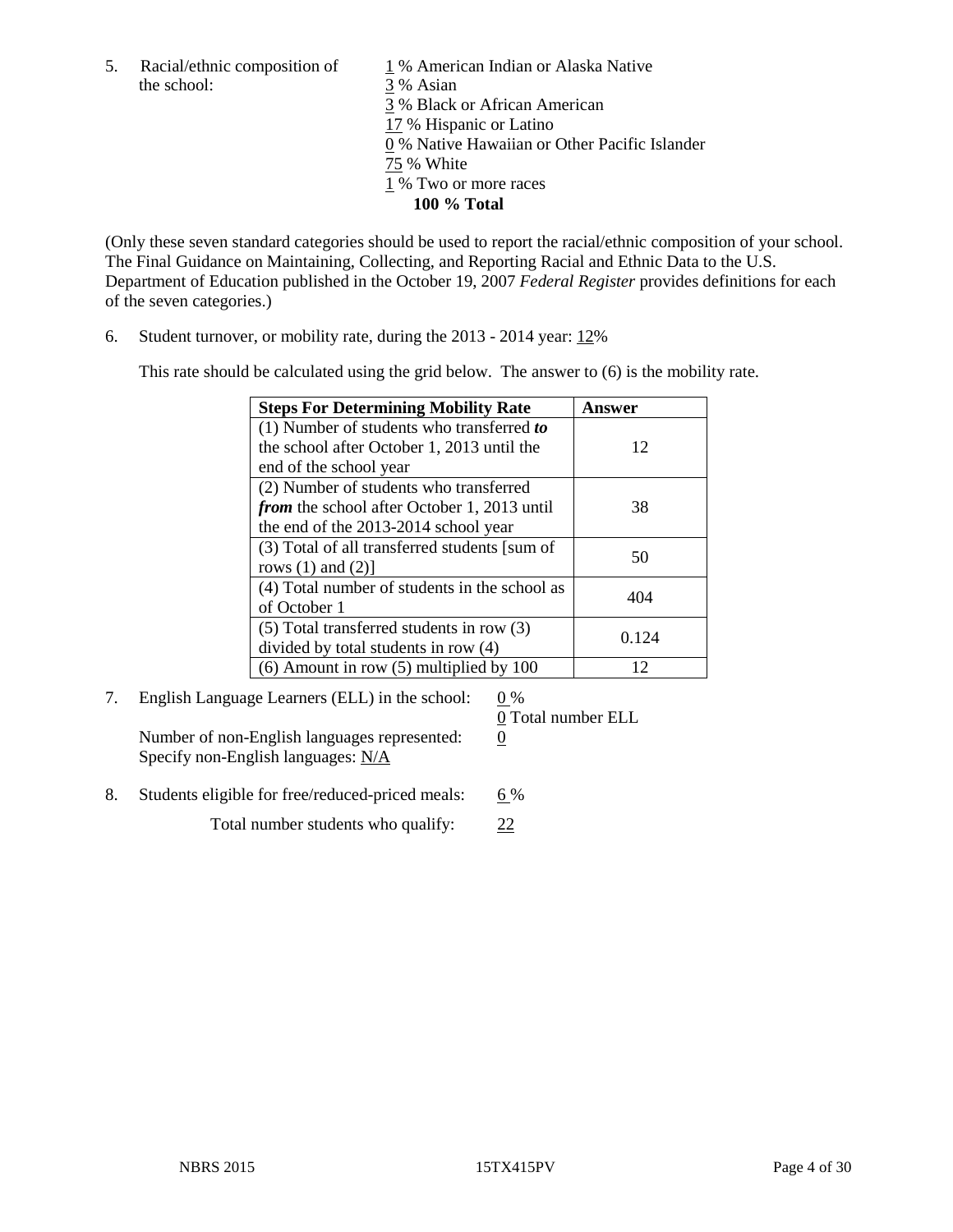31 Total number of students served

Indicate below the number of students with disabilities according to conditions designated in the Individuals with Disabilities Education Act. Do not add additional categories.

| 2 Autism                | $\underline{0}$ Orthopedic Impairment   |
|-------------------------|-----------------------------------------|
| 0 Deafness              | 23 Other Health Impaired                |
| 0 Deaf-Blindness        | 9 Specific Learning Disability          |
| 4 Emotional Disturbance | 7 Speech or Language Impairment         |
| $Q$ Hearing Impairment  | 0 Traumatic Brain Injury                |
| 0 Mental Retardation    | 1 Visual Impairment Including Blindness |
| 0 Multiple Disabilities | 0 Developmentally Delayed               |
|                         |                                         |

10. Use Full-Time Equivalents (FTEs), rounded to nearest whole numeral, to indicate the number of personnel in each of the categories below:

|                                       | <b>Number of Staff</b> |
|---------------------------------------|------------------------|
| Administrators                        |                        |
| Classroom teachers                    | 24                     |
| Resource teachers/specialists         |                        |
| e.g., reading, math, science, special | 10                     |
| education, enrichment, technology,    |                        |
| art, music, physical education, etc.  |                        |
| Paraprofessionals                     | 5                      |
| Student support personnel             |                        |
| e.g., guidance counselors, behavior   |                        |
| interventionists, mental/physical     |                        |
| health service providers,             |                        |
| psychologists, family engagement      |                        |
| liaisons, career/college attainment   |                        |
| coaches, etc.                         |                        |
|                                       |                        |

11. Average student-classroom teacher ratio, that is, the number of students in the school divided by the FTE of classroom teachers, e.g.,  $22:1$  17:1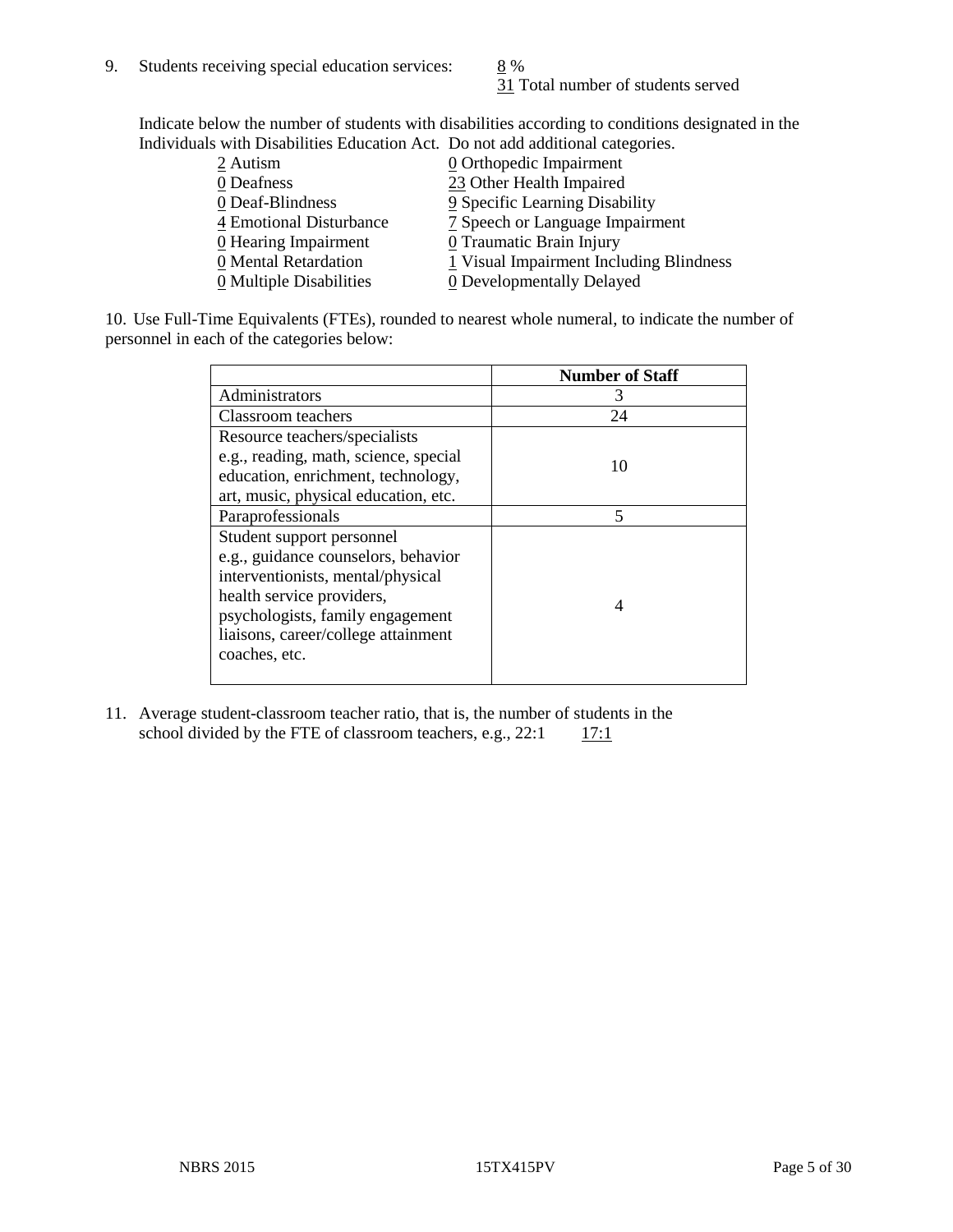12. Show daily student attendance rates. Only high schools need to supply yearly graduation rates.

| <b>Required Information</b> | 2013-2014 | 2012-2013 | 2011-2012 | 2010-2011 | 2009-2010 |
|-----------------------------|-----------|-----------|-----------|-----------|-----------|
| Daily student attendance    | 98%       | 98%       | 99%       | 98%       | 99%       |
| High school graduation rate | $9\%$     | 0%        | $0\%$     | 9%        | 0%        |

#### 13. **For schools ending in grade 12 (high schools)**

Show percentages to indicate the post-secondary status of students who graduated in Spring 2014

| <b>Post-Secondary Status</b>                  |    |
|-----------------------------------------------|----|
| Graduating class size                         |    |
| Enrolled in a 4-year college or university    | 0% |
| Enrolled in a community college               | 0% |
| Enrolled in career/technical training program | 0% |
| Found employment                              | 0% |
| Joined the military or other public service   | 0% |
| Other                                         |    |

14. Indicate whether your school has previously received a National Blue Ribbon Schools award. Yes X No

If yes, select the year in which your school received the award. 2006

15. Please summarize your school mission in 25 words or less: All Saints Catholic School instills the values of faith, family, and education in a challenging academic environment with Catholic foundations and Christ as our model.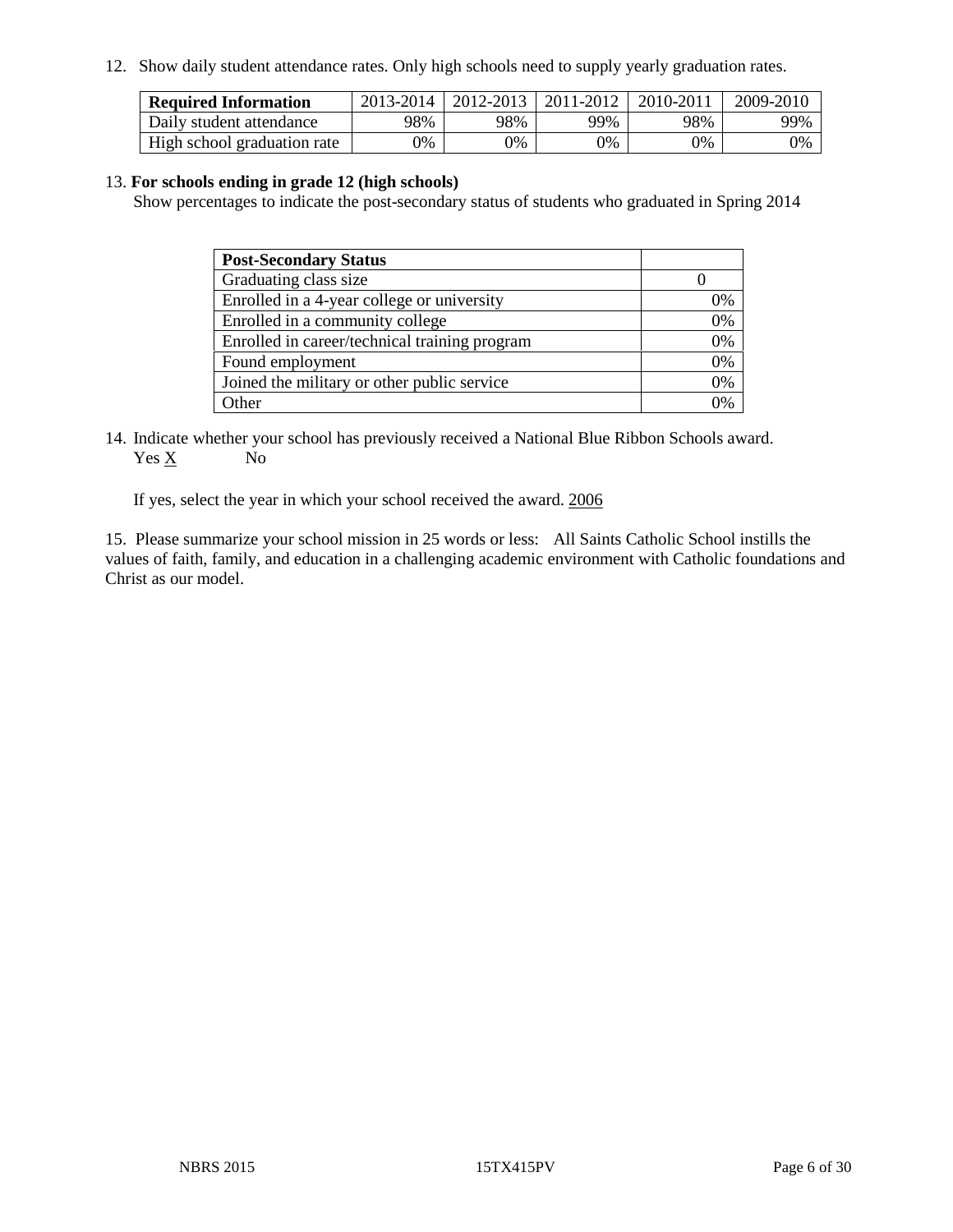# **PART III – SUMMARY**

"All Saints Catholic School exists to instill the values of faith, family, and education in a challenging academic environment with a Catholic foundation and Christ as our model."

This statement describes the mission of All Saints Catholic School ("ASCS") and is the touchstone for all decisions that affect the school community. As a Catholic school, educational excellence is rooted in the Gospel values of love and service to the world. All curriculum and instruction at ASCS fosters a discipline that allows students to become self-learners with a capacity to recognize the ethical and moral grounding for their behavior.

ASCS is located at the intersection of the Texas communities of Dallas, Richardson, and Plano. As a ministry of All Saints Catholic Church, ASCS serves a diverse array of Catholic and non-Catholic families from over 30 surrounding zip codes. Since its founding in 1998, ASCS has grown from 56 students to a current enrollment of 400 students. In 2004, with the strong support of the All Saints parish, ASCS moved from the original location at the church campus to its current state-of-the-art facility. In 2013, "Little Saints," the mother's-day-out ministry of the All Saints parish, underwent a metamorphosis to become an accredited curriculum-based preschool program that prepares children socially, emotionally, and academically for transition to the K-8 program. ASCS now encompasses the preschool, providing eleven years of fully integrated education.

ASCS is a small school with big expectations. The school's low student teacher ratio of 17:1 provides a strategic benefit, allowing ASCS to understand and flexibly respond to the individual needs of each student. ASCS follows a rigorous curriculum set by the Diocese of Dallas based on standards promulgated by state and national academic organizations. The curriculum is tailored using a wide range of differentiation techniques to meet the diverse academic needs of ASCS students. ASCS services a full spectrum of ability levels. In grades 4-8, gifted/talented ("G/T") math and literature courses are provided to prepare students for the rigors of high school pre-AP and AP courses. Qualified 3rd graders are invited to participate in a G/T enrichment class once a week. ASCS is also staffed to offer services to those students that require extra support. Classroom teachers are trained in differentiation methods and have access to resources to provide in-class enrichment or reinforcement.

ASCS Eagles soar academically, artistically, and athletically. ASCS has developed a unique music program to develop the cultural, academic, social, and emotional potential of the students. In preschool through grade 4, Suzuki Method violin training is offered to all students in addition to semiweekly traditional music instruction. Students in grades 5-8 can continue to cultivate their musical gifts by joining one of the school's award-winning orchestras or bands. ASCS is the only elementary school in the Diocese of Dallas to offer orchestra and band instruction during the school day. Through the Dallas Parochial League ("DPL"), ASCS sponsors a wide range of team and individual sports including baseball, softball, volleyball, basketball, swimming, golf, tennis, and track. Student athletes in grades 5-8 promote school spirit and develop their athletic abilities while the larger school and parish community gathers together to cheer them on from the stands.

Technology is woven into the ASCS curriculum. Through our notebook computer program, students in grades 6-8 purchase or are assigned a school-owned Chromebook computer. These internet-enabled computers are used in all subjects for research, note-taking, assignment preparation, group projects, assignment submission, and teacher feedback. Students in preschool through fifth grade receive instruction from a dedicated technology instructor and have access to interactive white boards, classroom computers, and on-line academic subscription services.

ASCS is committed to cultivating the personal integrity and character of each student. The school electronic information system, RenWeb, has been adapted to allow staff to record and celebrate acts of trustworthiness, respect, responsibility, fairness, caring, and citizenship so that these traits become core personal habits of ASCS students. Through service projects, class retreats, and outreach activities, ASCS places special emphasis on caring and compassion, in keeping with our Catholic values.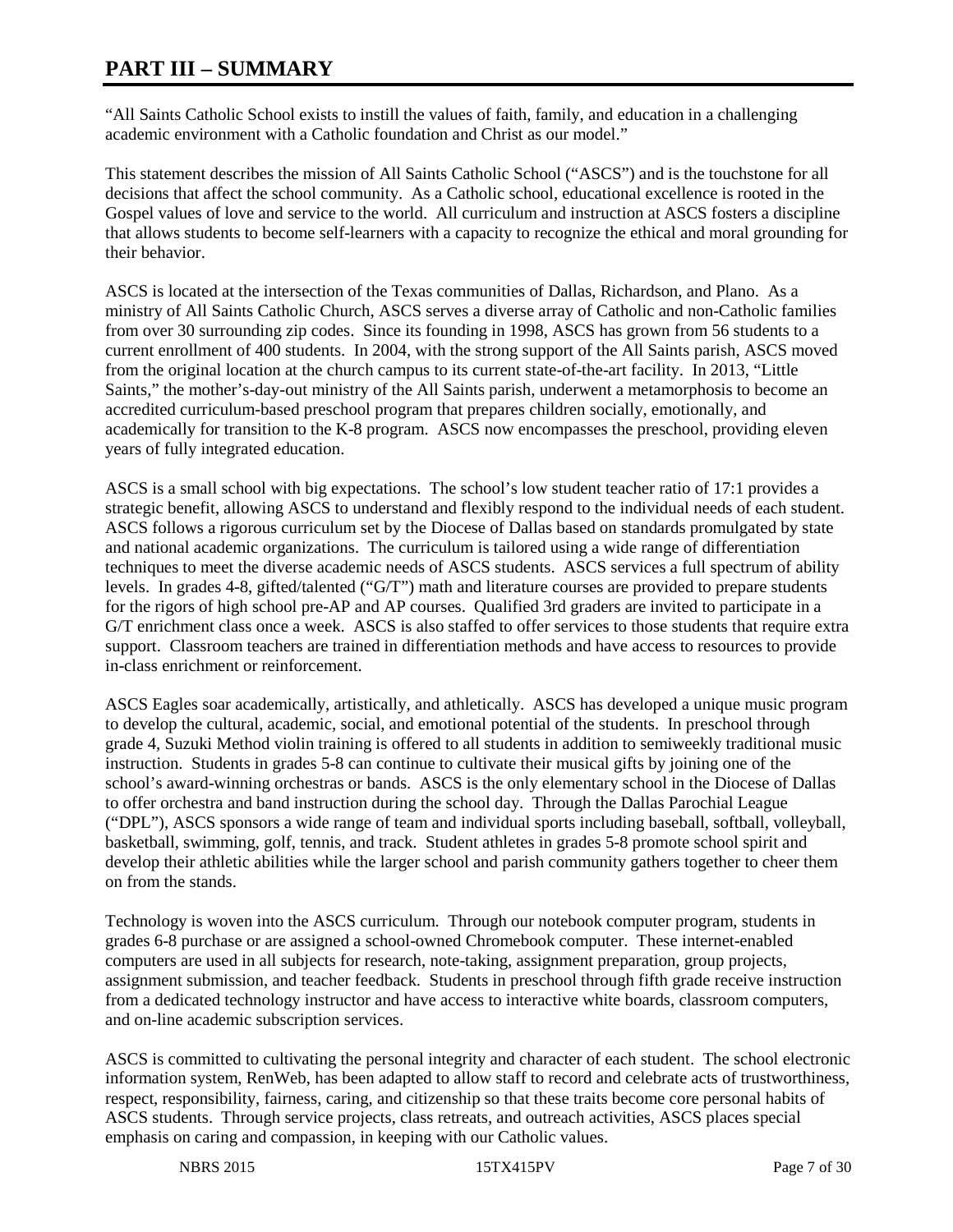The character of ASCS students helps the school attract and retain talented, innovative, and compassionate teachers and administrators who challenge the whole child. The school leadership sets a tone of collegiality and teamwork by encouraging collaborative decision-making among students, teachers, and parents. Before implementing significant change, the school principal seeks input from all stakeholders in the school community and carefully considers the resources needed to make the change successful.

This year's graduating eighth graders had just started kindergarten when ASCS received the National Blue Ribbon School award in 2006. Many positive changes have taken place in the intervening years – most significantly the adoption of new, more rigorous curricula for every subject area, the academic integration of the preschool program with the K-8 program, and the introduction and outstanding success of the school orchestra program. ASCS is geographically located amid the best public school districts in the state of Texas, and prior to 2006 ASCS was a well-kept secret, little known outside of the families of the parish. Earning the National Blue Ribbon School award raised awareness in the broader community about ASCS's outstanding academic program, making ASCS a legitimate option for families seeking a more personalized, family-oriented educational setting for their children without sacrificing the highest academic standards. With this recognition, ASCS has been able to cultivate a larger, more diverse student body while still maintaining a strong sense of community.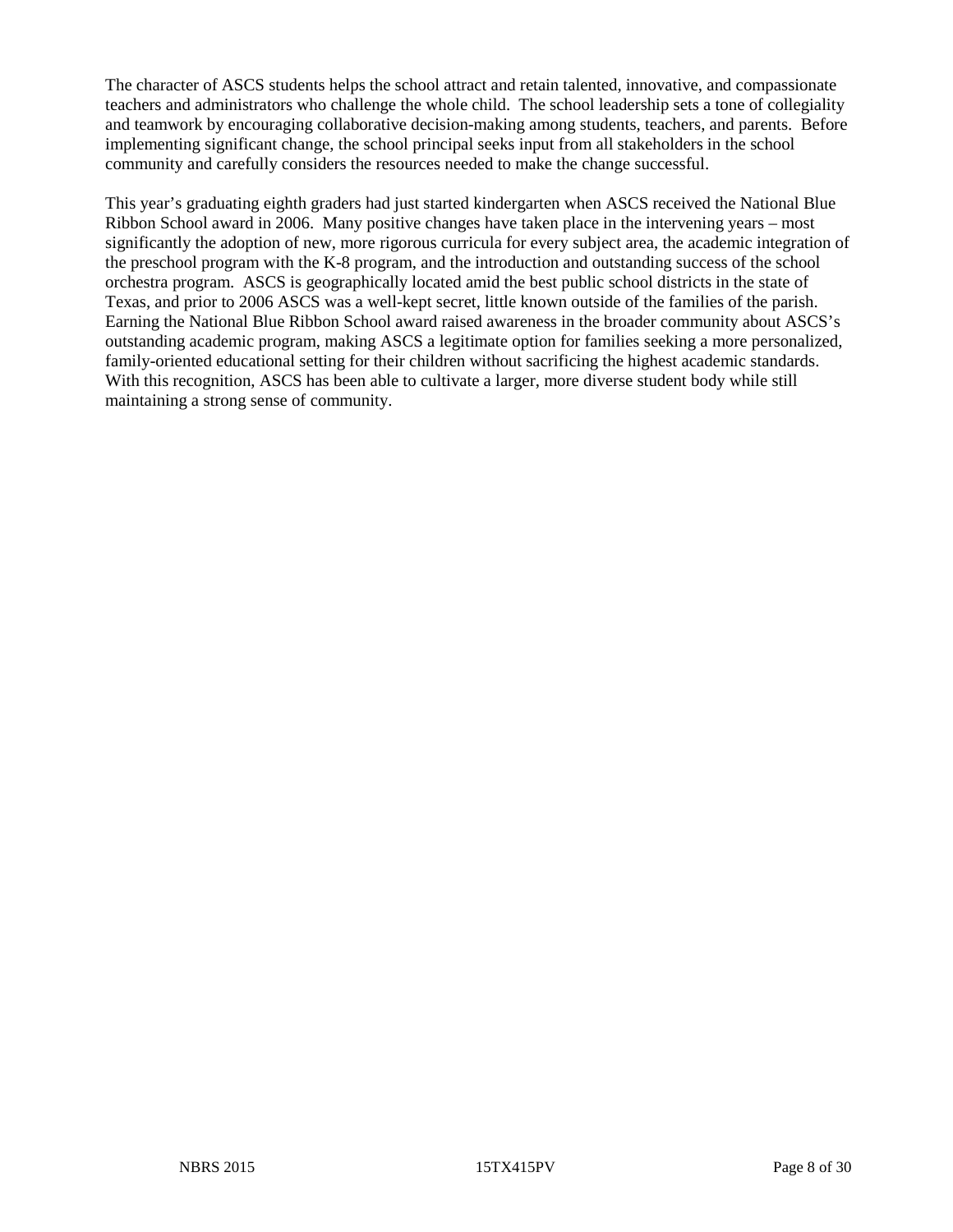# **1. Core Curriculum:**

#### **Overview**

ASCS adheres to a standards-based curriculum implemented through the use of a carefully considered combination of traditional and innovative teaching methods. The curriculum is designed and regularly revised by the Diocese of Dallas' Office of Catholic Schools and meets or exceeds both national and state educational requirements. The curriculum follows the standards of the Texas Catholic Conference Education Department (TCCED) which is approved by the Texas Education Agency (TEA). The ASCS curriculum aligns student objectives with the standards for each core curriculum subject, and teachers develop outcomes that will best enable students to achieve a measure of mastery of the student objectives. Teachers use formal and informal assessments and a variety of differentiating instructional techniques to meet learning objectives.

#### Reading and English Language Arts

The ASCS reading and English language arts curriculum is based upon standards set by the National Council of Teachers of English and the International Reading Association. Reading and writing are the foundational skills in this curriculum area. In grades K-2, the Saxon Phonics program prepares ASCS students to become independent readers and spellers. Grades K-8 use the Wordly Wise 3000 vocabulary series to improve reading comprehension and expand communication skills. Vocabulary instruction is further augmented by the use of the Classical Roots series which focuses on Latin and Greek word roots. Across grades K-8, the Houghton Mifflin Harcourt Voyages reading program focuses on learning from complex text, developing academic vocabulary, and acquiring close-reading skills. Beginning with Kindergarteners, literature studies emphasize critical reading and thinking skills.

At ASCS, writing skills are developed through a vertically aligned, cross-curricular program that utilizes the Thinking Maps Common Visual Language to visually represent critical thinking and Interactive Notebooks to create student-specific working portfolios of notes and illustrations based upon reading reflections and class discussions. These writing and analytical tools provide a common framework for analysis across the curriculum. Each year teachers build upon these techniques to promote increasing levels of critical thinking.

In grades 4-8, language arts classes are leveled to allow students to progress at a pace best suited to their abilities. In these grades, G/T literature courses are offered to prepare students for the rigor of pre-AP and AP literature courses in high school. Students performing below grade level receive instruction from a Certified Academic Language Therapist. Additionally, the small class sizes allow the classroom teacher to provide individualized attention and tutoring to any student requiring additional support.

#### **Mathematics**

The ASCS mathematics curriculum is based upon standards set by the National Council of Teachers of Mathematics. Revised for 2014, the mathematics curriculum is designed to be challenging and forwardfocused to ensure that ASCS students have the 21st century skills needed to achieve success in high school and beyond.

The foundational skills required for success in mathematics include problem solving; reasoning and proof; communication of mathematical thinking; understanding mathematical interconnections; and using representations to model and interpret physical, social, and mathematical phenomena. In grades K-5 the Sadlier Progress in Mathematics series is used to develop these math fundamentals. In middle school, the Glencoe Math series provides the foundation for algebra. In grades K-2 the text is supplemented with manipulatives to promote a hands-on, experience-based understanding of concepts including computation, length, volume, weight, area, shape, time, and money. The web-based IXL Learning program supplements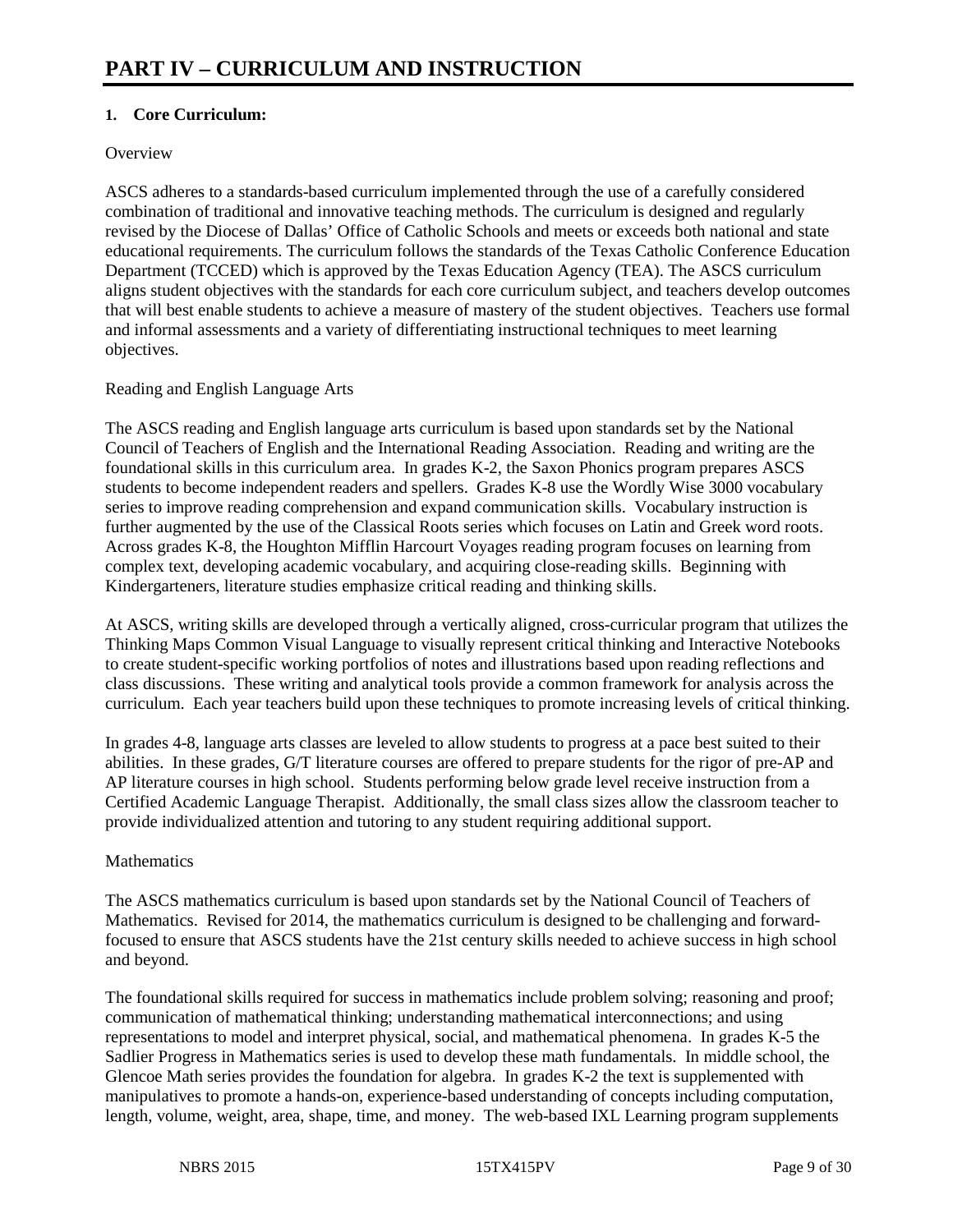the math curriculum, providing ASCS students with a fun, on-line system to practice math skills ranging from pre-K to pre-calculus.

In grades 4-8, G/T math courses are offered to prepare students for the rigor of pre-AP and AP math in high school. G/T eighth graders complete Algebra I. Students performing below grade level or just needing a little extra attention in math benefit from the ASCS summer Power-Up math readiness program and from small class sizes which allow the classroom teacher to provide individualized attention and tutoring to any student requiring additional support.

#### Science

The ASCS science curriculum is based upon the State of Texas science content standards and the National Science Education Standards. It is premised on the conviction that each citizen of the twenty-first century must be scientifically literate. Foundational science skills include the use of the scientific method, the ability to evaluate information for accuracy and logical consistency, and the synthesis of facts and concepts to form and support a valid conclusion. Whether learning about aerodynamics from a paper airplane competition, removing chlorophyll from a leaf, or demonstrating the semi-permeability of cell membranes, hands-on experimentation is an integral part of the ASCS science education at every grade level. Experience-based learning continues outside of the classroom through participation in the Dallas Regional Science and Engineering Fair for grades 6-8. In addition, field trips to the Dallas Arboretum, the Dallas Aquarium, and the Perot Museum of Nature and Science are coordinated with areas of study.

#### Social Studies

The ASCS social studies curriculum is based upon standards formulated by the Texas State Department of Education and the National Council for Social Studies and includes four main strands: Civics, Economics, Geography, and History with Catholic social teaching integrated through the strands. Foundational skills in each of these key areas are developed through project-based learning. For example, each year primary students study their ancestry by preparing written and oral presentations as well as demonstrations of food, art, and costumes that celebrate their multi-cultural heritage. Middle school students participate in Enterprise City, an award-winning economic education program developed by a local public school district and the local business community. It uses a simulated city environment to provide real-world experiences that introduce students to their future roles as producers, consumers, and citizens.

#### Preschool

ASCS offers an accredited preschool program for three and four year olds. The program follows a curriculum set by the Diocese of Dallas and ASCS based on standards aligned with the National Association for the Education of Young Children and other national preschool standard setting organizations. Core curriculum is provided in each of the following domains: spiritual, aesthetic, cognitive, social-emotional, language, and physical development. By design, the preschool curriculum is aligned with the ASCS K-3rd academic standards. Mathematical and scientific thinking is fostered through active exploration, experimentation, and observation. ASCS preschoolers develop phonemic awareness, exercise listening skills, and explore a variety of writing forms that promote language and literacy development. Since the integration of the preschool and K-8 program, primary school teachers have observed increased reading readiness and greater independence in their students.

# **2. Other Curriculum Areas:**

ASCS is distinguished by its performing arts program. Aware of the growing body of research that links early music education to lifelong benefits including creativity, executive function, and complex memory, ASCS considers music to be an integral part of the curriculum. In preschool, each child receives group violin instruction using the Suzuki Method three times each week. Students in grades K-4 may elect to continue group violin training twice a week with the ASCS orchestra director. In fifth grade, students may join one of three leveled and award-winning orchestras. Students interested in brass, woodwind, or percussion instruments may join ASCS's award-winning band. The students in orchestra or band develop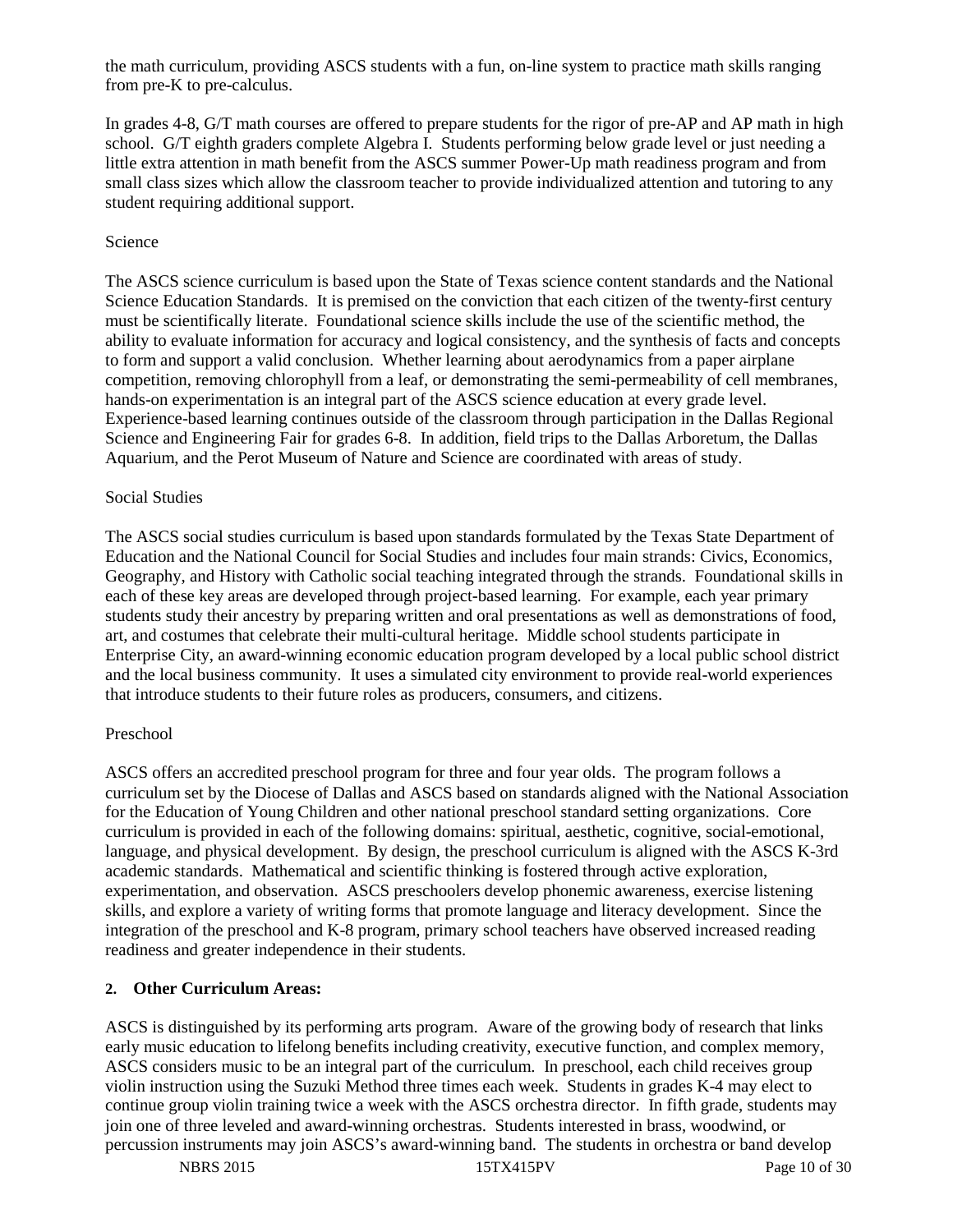poise and self-confidence through competitions, public performances, and opportunities to mentor junior musicians. The band director trains ASCS and other diocesan teachers in techniques for incorporating music into all subject areas. Students in preschool through fourth grade also receive music instruction twice a week focused on elements including the study of pitch, rhythm, notation, theory, style and music history. Through music class, weekly mass, and choir, ASCS students develop their vocal skills.

The ASCS visual arts curriculum allows students to develop critical thinking and problem solving skills while learning new forms of self-expression. Art instruction is provided for an hour each week as part of the preschool-4th grade curriculum and is an elective in grades 5-8. The art program allows students to explore the elements of design, principles of composition, periods of art history and contributions of various artists. Each spring the annual ASCS Art Fest provides a forum for students to explore visual art mediums, present musical and dance performances, and sell their artistic creations.

At every grade level, the religion curriculum standards are structured in strands that represent the four pillars of the Catechism of the Catholic Church: The Profession of Faith, Celebration of the Christian Mystery, Life in Christ, and Christian Prayer. Students receive daily religious instruction and attend weekly mass. The Gospel messages of love of God and neighbor and of service to the world are woven into all aspects of school life.

Spanish-language instruction begins in preschool and continues through eighth grade. Preschool students and kindergarteners attend Spanish class once a week, while all other grade levels meet twice a week. The Spanish curriculum is designed to promote reading, writing, and conversational proficiency. ASCS recognizes that early foreign language education provides cognitive benefits and promotes cross-cultural understanding. Proficiency in Spanish prepares our young Texas citizens to participate in the economy and diverse culture of their home state. ASCS is in compliance with the National Blue Ribbon Schools Program foreign language requirement in that twenty percent or more of ASCS students in grades 7 and 8 must take Spanish language instruction during the regular school day for the equivalent of at least 30 minutes per week for a full year.

ASCS recognizes that regular physical education prepares children to be physically and mentally healthy throughout their lives. Physical education is part of the curriculum for preschool through eighth grade and is offered between two and four days a week, depending upon the grade level. Through physical education, ASCS students develop improved motor skills, sportsmanship, self-discipline, and stress-reduction strategies. ASCS has adopted the FitnessGram program, using a variety of physical fitness tests to assess overall physical fitness. The children strive to achieve healthy personal fitness goals and develop an awareness of the benefits of a physically active lifestyle.

ASCS follows a health and wellness curriculum provided by the Diocese of Dallas for grades K-8. This curriculum is woven into science and physical education classes, and students participate in an annual health fair. The health and wellness curriculum promotes an understanding of personal safety, conflict resolution, physical disabilities, sources of reliable health information, substance abuse, and other topics relevant to the well-being of a modern child.

Preparing ASCS students to participate in the economy of the 21st century requires introducing basic technology skills at a young age and continuously building those skills through eighth grade. Students in preschool receive weekly technology instruction and use i-pads to access educational software. Students in grades K-2 attend technology classes once a week to develop keyboarding skills and learn document creation and management techniques. Students in grades 3-5 attend technology classes twice a week where they are introduced to commonly used computer software products as tools for expression and computation. Through our middle school notebook computer program, all 6th-8th grade students own or have access to a school-owned Chromebook computer. These cloud-based computers are used in all subjects for research, note-taking, preparing assignments, group projects, submitting assignments, and receiving teacher feedback.

ASCS also offers a full program of extra-curricular activities to inspire and challenge students of varied interests. These include multiple school sports teams organized through the Dallas Parochial League, school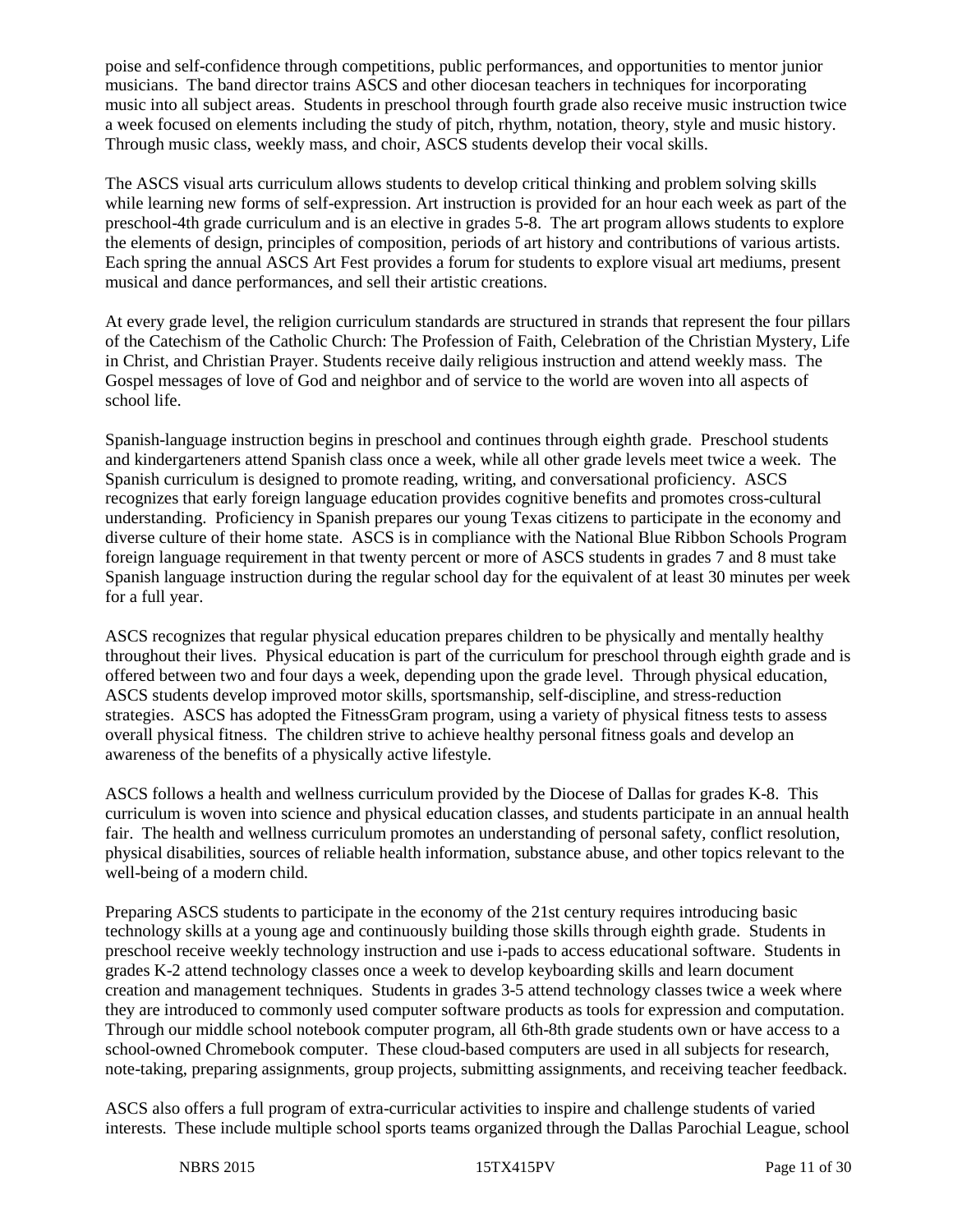newspaper, student council (grades 5-8), student ambassadors, Junior Beta Club, Destination Imagination, Diocesan Speech League, Chess, Scouts, and summer gifted/talented program through DECATS.

# **3. Instructional Methods and Interventions:**

ASCS is committed to understanding and meeting the unique needs of each student. With a student-teacher ratio of 17:1, the classroom teachers, specials teachers, and administrators are able to develop insightful and caring relationships with each ASCS student. ASCS teachers quickly learn the preferred learning styles, academic history, family support system, friendship dynamics, and personal motivations of each child. Equipped with this trove of information, ASCS is able to create a personalized instructional experience for each child. Through the student services department, the extensive gifted/talented resources, and a skilled faculty, ASCS is able to differentiate instruction appropriately for each student. To meet the full spectrum of student need, our staff includes two professionals with doctorate degrees – one in the student services department and one in the G/T program.

The ASCS student services department meets the individual needs of our students with learning disabilities through accommodation plans. These plans are part of a support system that ensures the success of each student. Each plan is developed from the results of educational diagnostic testing and parent/ teacher input. Teachers meet frequently with the Director of Student Services to provide the best strategies to ensure student success. This department houses an on-site Certified Academic Language Therapist, who uses therapeutic methodologies including the Pre-Flight, Take Flight, and Rite Flight Programs designed by the Texas Scottish Rite Hospital. Students in Kindergarten through 8th grade are provided reading instruction that focuses on the fundamental skills necessary to become an effective reader. The instructional approach is systematic, sequential, cumulative, process- oriented, and meaning based. Everything is taught in a multisensory manner. For math, ASCS offers a summer "power-up" series that focuses on developing fundamental skills for middle-school math. Tutoring is provided by teachers, adult volunteers, and highschool alumni volunteers. Each teacher is required to schedule 40 minutes per week for tutoring.

The ASCS G/T program is designed to challenge students using curriculum compacting, differentiated instruction, problem solving, practical applications and a variety of strategies that help meet all learning styles. The goal of the G/T program is to encourage self-directed, life-long learning. Nominations for the G/T program are based upon quantititave assessments, teacher observation, and prior performance in math and reading classes. Beginning in 3rd grade, advanced students meet once a week with one of two full-time G/T specialists for academic enrichment. In grades 4-8, courses in G/T Literature and G/T Math are offered. These G/T classes follow the same general Diocesan curriculum as regular classes, but are more project based and cover objectives with more depth and complexity.

Through in-service programs and the on-going support of faculty and administrative specialists, the ASCS classroom teachers are also trained to provide differentiated instruction within their classrooms. For example, tiered lessons or activities are used in which all students cultivate the same skills but with different levels of independence, complexity, and support materials. Classroom teachers identify students who need extra support and provide enrichment projects for students who need challenge. Computers are one of the many important instructional tools in every classroom, providing access to supplemental materials for reading, mathematics, religion, and other subjects.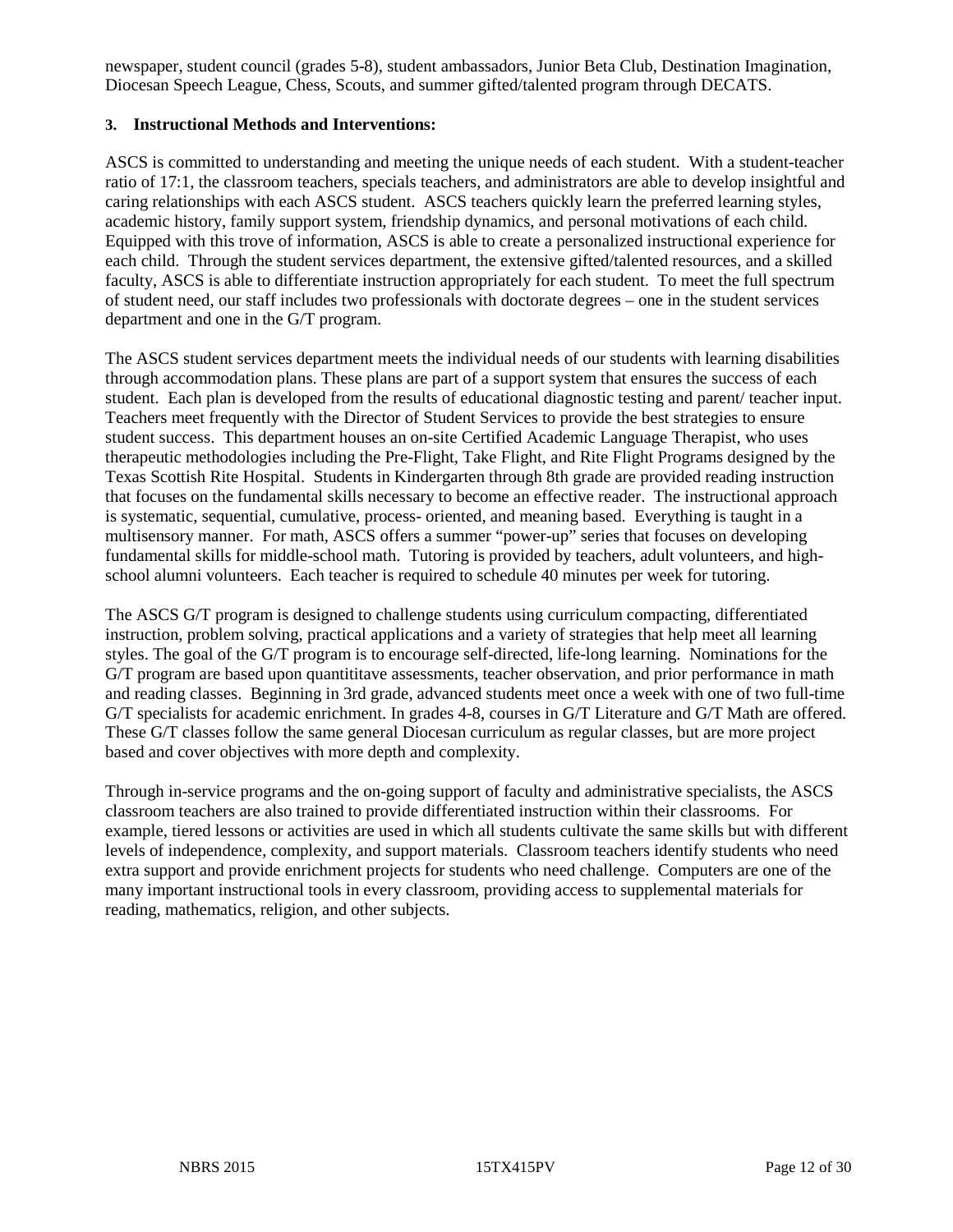#### **1. Assessment Results Narrative Summary:**

Based upon research showing that scores in mathematics and reading have improved in the United States in the last five to ten years, the Iowa Assessments re-normed the national percentile ranks, allowing students to be compared to a higher scoring group. These new norms were applied to ASCS beginning in 2013 causing some lower scores than in previous years.

In 2013, ASCS identified the areas of vocabulary and reading as needing special attention. As a result, ASCS extended the vocabulary program in place for grades 2-8 down through kindergarten. To address the area of reading, ASCS began incorporating thinking maps throughout the curriculum. Thinking maps empower ASCS students with a visual tool that allows for a deeper understanding of comprehension by analyzing complex texts and concepts. Teacher training was provided at all grade levels with the introduction of thinking maps.

The effectiveness of our interventions mentioned above can be seen in our October 2014 results. The Iowa Assessments reported total English language arts scores of students in grades 3-8 to be between the 81-90 percentiles nationally, thus demonstrating the ability of ASCS students to generalize and critically analyze reading materials. ASCS students are performing well above grade level in English language arts. Third grade has more than a full grade level difference between actual grade and grade equivalent and by eighth grade the difference is more than five grade levels. Eighty percent (80%) or more of students in grades 3-8 are in the National Percentile Rank range of 50-99 for English language arts. For grades 3-8, the current reading scores are generally comparable to the average over the last five years.

The Iowa Assessments reported total math scores for students in grades 3-8 to be between the 73-82 percentiles nationally. ASCS students also perform above grade level in math with a full grade difference between actual and equivalent at third grade. By eighth grade there is almost a four year difference between actual grade and equivalent grade. Eighty percent (80%) or more of students in grades 3-8 are in the National Percentile Rank range of 50-99 for total mathematics. For grades 3-8, the current mathematics scores are generally consistent with the averages over the last five years. The variance in scores for mathematics is particularly noticeable in seventh and eighth. In response, we have begun making changes including in the sequencing of math instruction, adding teaching staff, and implementing additional tutoring. We expect to see an upward trend in math scores as a result of these improvements.

It should be noted that test scores for ASCS students with accommodation plans are included in the reported class averages. All students participate in standardized testing at ASCS, including students who receive accommodations according to their educational diagnostic testing. It should also be noted that the Hispanic subgroup performed at the same level or higher than the average for all students.

# **2. Assessment for Instruction and Learning and Sharing Assessment Results:**

Every October, ASCS administers the Iowa Assessments to all students in grades 1-8. In keeping with the ASCS objective of tailoring instruction to the individual needs of each child, the fall testing schedule provides teachers with important information that they can immediately use to improve instruction with their current students. The Iowa test results are accompanied by detailed analysis from Riverside Publishing Company that examines school-wide, grade-level, and individual student performance and multi-year progress. ASCS administrators, support staff, and department heads review the analytics and, together with the classroom teachers, identify trends and areas for special focus. Grade-level results are also shared with the prior year teachers to analyze points of weakness and adjust teaching for the current year.

The Cognitive Abilities Test ("CogAT") of cognitive abilities is administered in conjunction with the Iowa Assessments. CogAT is used to assess verbal, quantitative, and non-verbal skills. When used with the Iowa data, the CogAT provides an indication of a student's capabilities relative to his/her actual achievement. Parents receive a detailed report explaining their child's Iowa and CogAT performance. The report also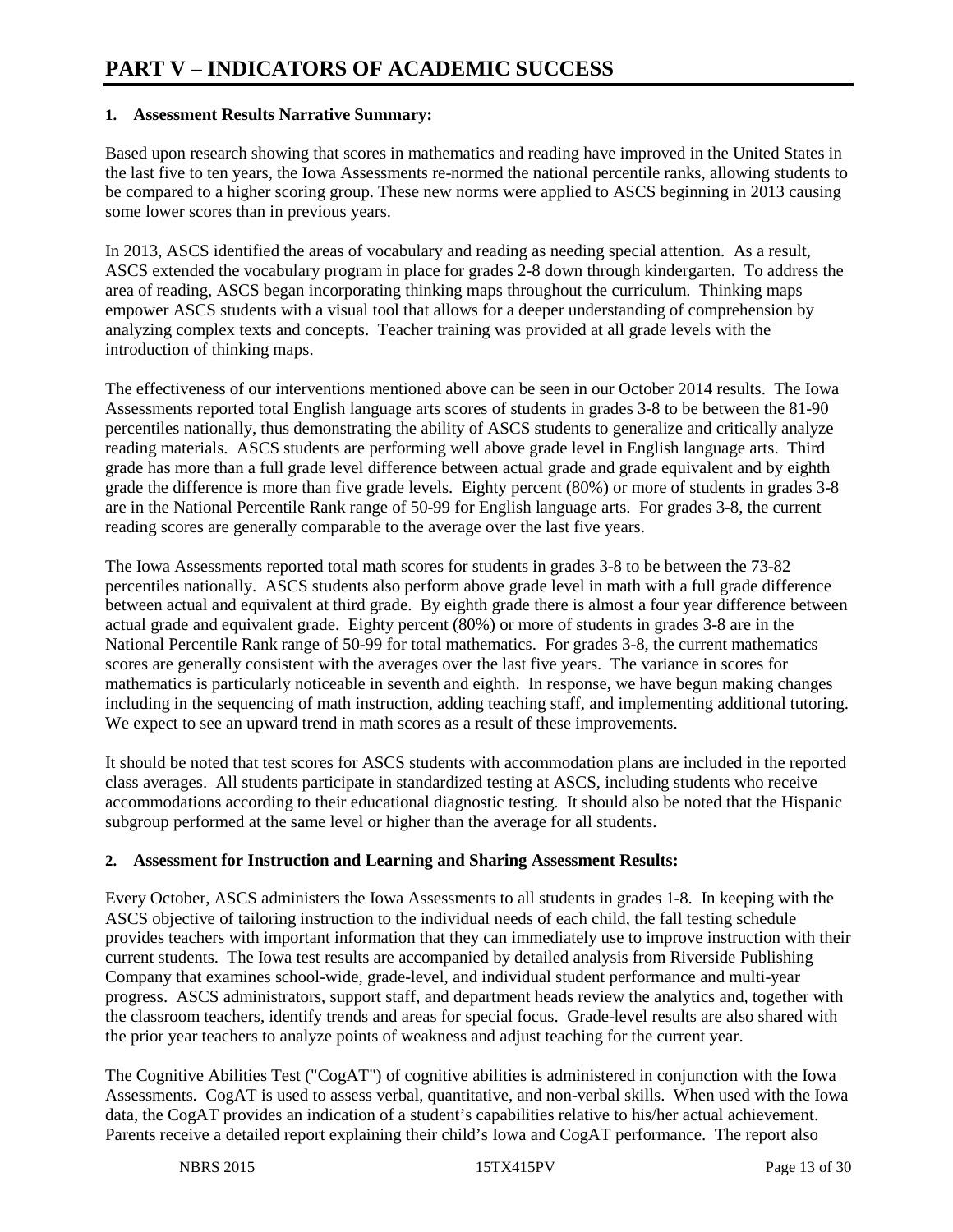includes recommendations to help the student excel. ASCS communicates testing results and future action plans through presentations to parents, school advisory council members, and community support groups. Iowa and CogAT test results are also used to identify learning differences and develop responsive strategies including accommodations and G/T placement.

The ASCS annual improvement plan is updated each year in response to trends identified in the assessment data. When assessment results identified the need to strengthen vocabulary skills across multiple grade levels, ASCS investigated supplemental materials to strengthen this core language art area. The investigation resulted in the selection of the Wordly Wise 3000 vocabulary series to augment the existing text. When test data showed the middle school population performing at grade equivalents several years above their actual grade level, both the math and literature programs were leveled, with some levels accelerated to meet student capabilities.

ASCS also administers the EasyCBM assessment three times during the school year to benchmark and monitor individual student progress in reading fluency, reading comprehension, and math for grades K-8. EasyCBM results are used by ASCS teachers and administrators to determine whether students have mastered the skills and knowledge deemed critical at each grade level and serve as a tool for instructional decision-making.

The School Readiness Test is administered each spring to current kindergarteners to assess their readiness for first grade. The Kindergarten Readiness Test is administered to preschoolers applying for admission to fall kindergarten. ASCS uses these test results to assess reading readiness and understanding of quantitative concepts needed for success in the primary grades.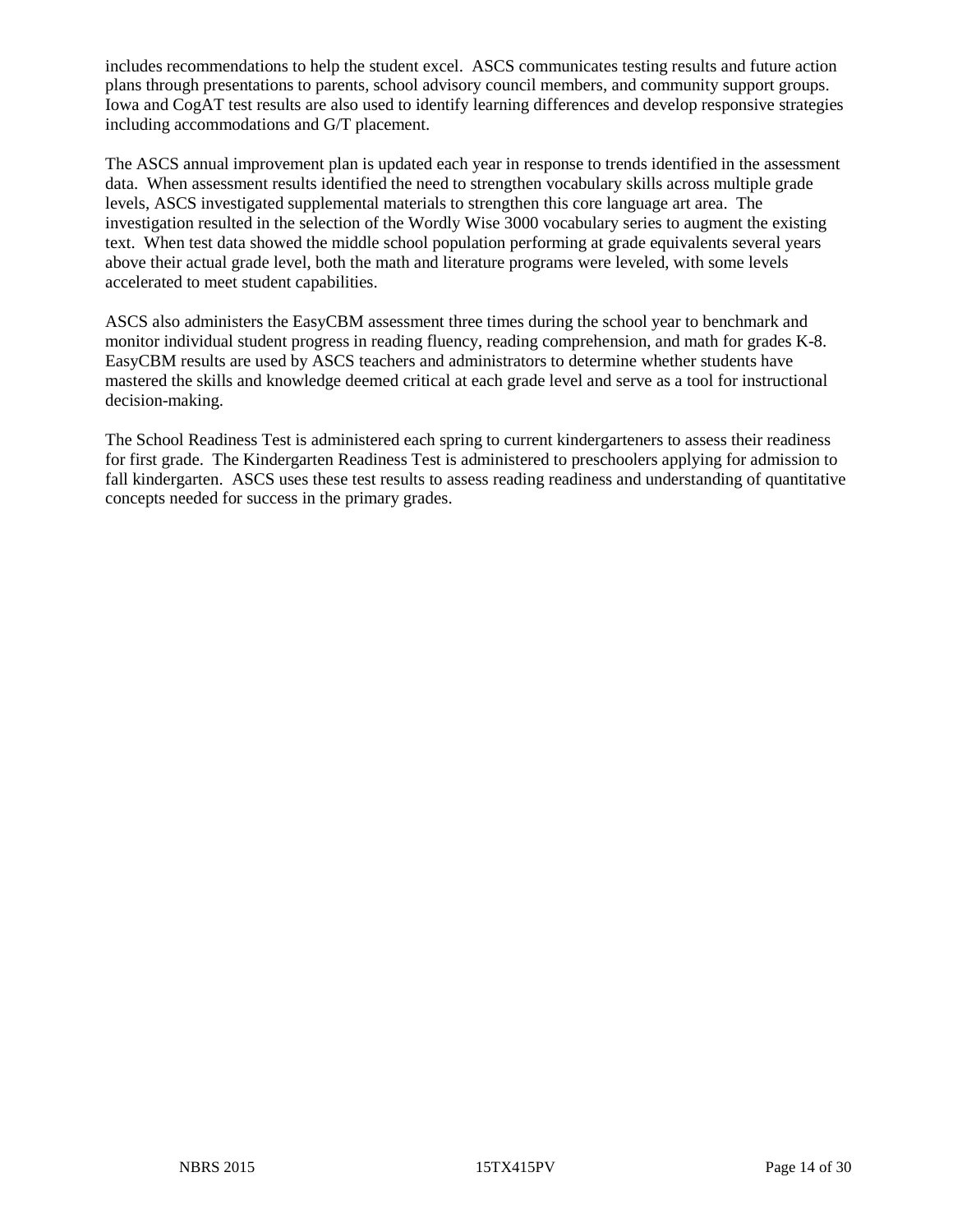# **1. School Climate/Culture**

From an early age, ASCS students learn that they have a responsibility to transform and enrich the world based upon their values. To foster these values, ASCS has built a culture that emphasizes character, compassion, and community. Aspects of strong character including trustworthiness, respect, responsibility, fairness, caring, and citizenship are modeled by the staff and celebrated when observed in the students. The goal is to habituate these character traits as a strong underpinning for spiritual, emotional, social, and intellectual growth. ASCS strives to emphasize the positive, and to that end, ASCS employs a merit system in which all staff are encouraged to "catch" students demonstrating these character traits. When staff members witness these positive behaviors, they add a record to the student's RenWeb electronic behavior log. These records generate rewards including an email to alert the parents of the behavior, recognition on school display boards, special opportunities (e.g. free dress day), and/or small treats (e.g., pencils, stickers).

Compassion is a core value of the Catholic faith. ASCS students are encouraged to recognize and empathize with those who are suffering or scared either in the school community or in the greater world. ASCS nurtures compassion in many ways. For example, each middle school student is required to complete service hours and works of mercy. Children in preschool through first grade are assigned older "prayer buddies" to help guide them through their first few years at ASCS. Each new family to the school is assigned a mentor family that helps engage the new family with the school community. Each grade plans a service project to help relieve some aspect of suffering in our community or world. Additionally, the clergy and school counselor provide guidance on a range of topics including bullying and anxiety.

Many ASCS students spend eleven years of their early lives as All Saints Eagles. In that time, ASCS families form close bonds with the school and with each other that last well beyond graduation. Through sports, scouting, pep rallies, fundraising activities, service projects, committee work, and other activities in the daily life of the school, ASCS has developed a tight-knit but welcoming community that celebrates the good and supports one another through the bad.

ASCS teachers are valued members of the school community. Although ASCS has special programs such as teacher appreciation days, the Works of Heart recognition program, and From the Heart class parties that support the teacher bonus program, the school leadership also strives to create an everyday environment of teamwork and collegiality that supports ASCS teachers. The administration emphasizes a team approach to problem solving that asks parents to bring issues to the teacher before involving the administration. The principal's open door policy also creates an environment where conflict is handled swiftly and with transparency.

# **2. Engaging Families and Community**

Because ASCS educates preschool age three through eighth grade, many ASCS families have multiple children in the school, making ASCS a home away from home. A formal policy is in place encouraging each family to volunteer a minimum 40 hours each year, but many families greatly surpass the suggested minimum. ASCS has an active Home and School Association (HSA) that manages all fundraising, organizes volunteer activities, arranges outreach for ASCS families in need, coordinates room parents, and plans teacher appreciation events. The ASCS Dads Club plans social events such as tailgating parties and the annual Pancake Breakfast. The Monday Morning Prayer Group invites the family and church community to the school to pray for students, teachers, and families. Each winter ASCS hosts Grandparents' Day, which brings grandparents from across the state, country, and world to the school to witness the accomplishments of their grandchildren. The annual auction brings together families, the larger parish, and local businesses to provide financial support for ASCS.

Frequent and thorough communication is key to family engagement. ASCS utilizes RenWeb, a comprehensive school information system, to coordinate email; post daily class assignments and weekly plans; distribute progress reports and report cards; offer parent access to daily grades; communicate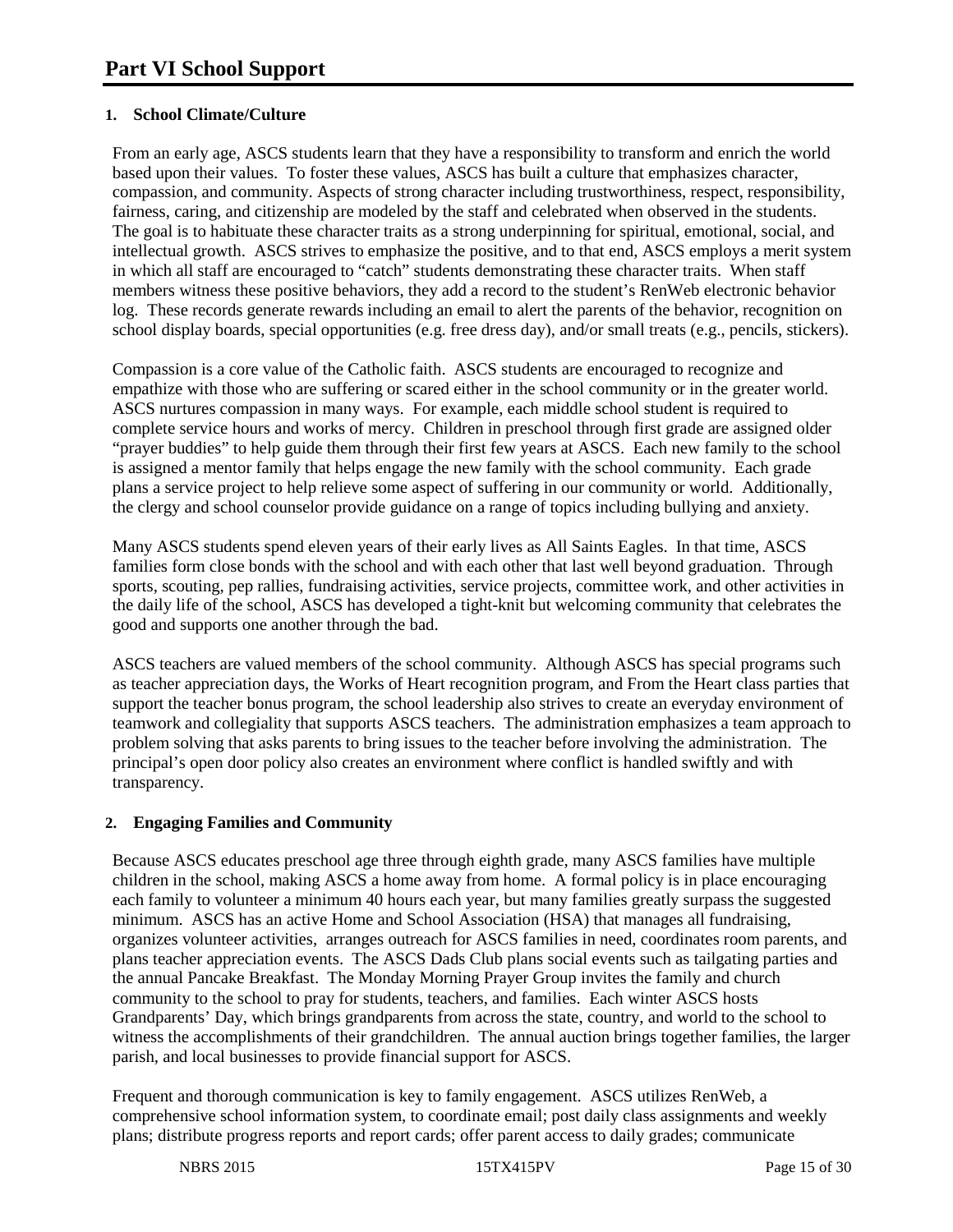behavior notifications, and provide access to accounting information for each family. Each Wednesday, a school newsletter is electronically distributed to keep families apprised of upcoming events, kid kudos, fundraising activities, and the many other bits of information that parents need to know. Additionally, teachers engage in frequent personal and electronic communication with parents.

ASCS also has strong and active relationships with the broader community. All Saints Catholic Church is located at a nearby but not adjacent campus to the school, so every effort is made to integrate the activities of the two campuses as much as possible. Through the annual Fall Festival, weekly liturgical service, integrated vocal and instrumental music programs, scouting programs, and other ministries of the church, ASCS students and families are deeply involved in the entire parish. Highland Springs senior living community is located across the street from ASCS, and students and residents frequently join together for activities. Each Veterans Day ASCS invites retired veterans from Highland Springs and throughout the community to school for a presentation that honors their service to our country through music, poetry, and prayer. ASCS students are invited to visit Highland Springs to play concerts and share stories. John Paul II Catholic High School is located a few blocks from the ASCS campus, and the two schools have worked to develop a strong relationship. ASCS students are regularly invited to the high school theater performances, musical programs, and sporting events. Their students provide tutoring services and serve as mentors who encourage high standards for academics and service.

#### **3. Professional Development**

Being an educator means being a lifelong learner. At ASCS, professional development occurs throughout the year, allowing teachers to continuously hone their skills and improve their classroom effectiveness. ASCS teachers are inquisitive by nature and enthusiastically seek continuing education opportunities on a wide range of topics aligned with the school's annual improvement plan. In the last year, for example, ASCS teachers and administrators have pursued training in their respective fields of expertise, modern educational methods, technological innovations, faith formation, health and wellness, and student emotional and behavioral development.

Each year the teachers and administrators of All Saints greatly exceed the minimum professional development requirements of the accrediting body, and last year they averaged over 45 hours per professional. Before students arrive in August, ASCS staff members participate in an eight-day summer bootcamp in which they receive training in specific academic content areas, develop high-functioning departmental teams, integrate new faculty, and conduct goal-setting for the year. Departmental meetings are held regularly to share best practices and integrate teaching across grade-levels and subject areas. Each month students are released early to allow the staff an afternoon to conduct a book study discussion or explore another topic in-depth. Annually, the Director of Curriculum conducts a staff survey to identify the topics of particular interest for professional development.

ASCS is committed to providing an education that meets the unique needs of each student, and to this end, the staff receives on-going training in Differentiated Learning. From these sessions, ASCS teachers have developed a better awareness of the different learning styles that students use to acquire and process content. This program has also encouraged and guided teachers to identify the abilities of each student and to provide opportunities for enrichment, acceleration, or remediation to meet that student's particular academic needs.

To improve vertical and cross-curricular consistency, ASCS staff has been trained in the use of Thinking Maps, a graphical technique for conducting analytical thinking. Introducing this analytical framework as early as kindergarten allows ASCS to use a common instructional tool across subject areas and provides a scaffold upon which more abstract and complex thinking can be built as ASCS students progress through eighth grade.

Because a student's achievement depends upon his or her behavior in school, the ASCS staff has also been trained in the latest research in Teaching Expected Behaviors. This training, which emphasizes the importance of at least five positive interactions for each negative interaction, led ASCS to move from a demerit-based incentive system which provided parent alerts for only negative behavior to a merit-based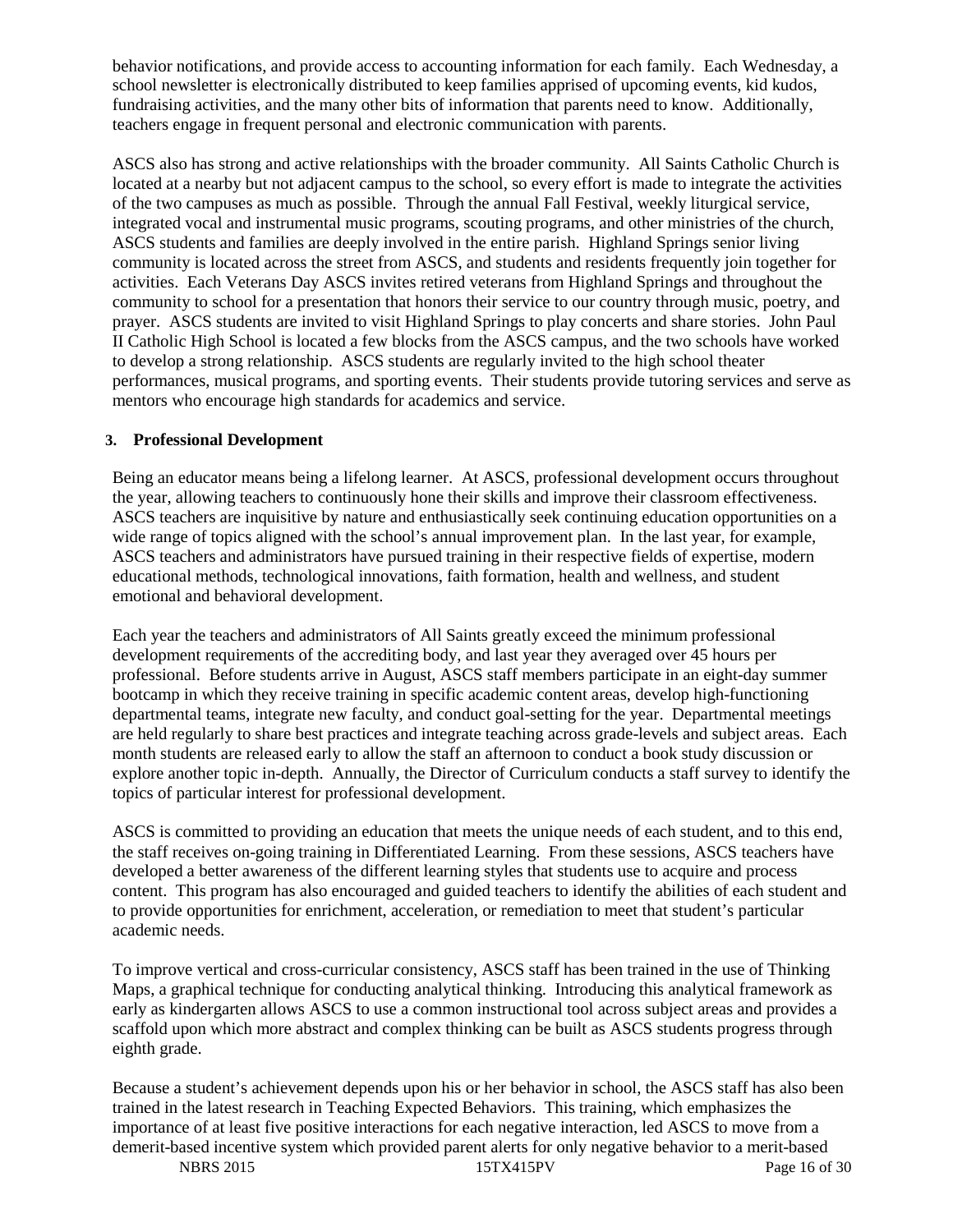incentive system that encourages staff to electronically alert parents and students whenever a positive behavior is observed. Teachers, parents, and students report a more positive learning environment with less time spent on disciplinary measures.

#### **4. School Leadership**

The All Saints principal leads with the philosophy that "Teamwork Makes the Dream Work." She models and inspires in others a collaborative approach to problem solving and decision making that involves all stakeholders, including students, staff, clergy, and parents. Holding a Masters in Leadership in Teaching, the ASCS principal is the chief administrative officer of the school and in that capacity provides spiritual, educational, and managerial leadership. The principal is responsible for carrying out the instruction program and for providing financial administration of all school funds. The principal also works in cooperation with the School Advisory Council, parish leadership, and diocesan school leadership to fulfill the mission of the school. With a Doctorate in Educational Psychology, the assistant principal participates in the day-to-day operations at the school. She is also charged with monitoring student assessment information to ensure that student needs are recognized, understood, and met with an appropriate suite of available student services. The operations and educational program for the preschool campus are overseen by the Director of Preschool Education. Department chairpersons, a school counselor, and a learning specialist are also members of the leadership team that work with the classroom teachers to support student achievement.

Communication is critical to fostering the teamwork that makes the dream work. Weekly department and staff meetings provide a structured setting for introducing new policies, promoting team cohesion, and implementing suggested improvements. To address more immediate needs, the principal's open-door policy ensures that day-to-day issues that arise for students and teachers are handled promptly. In addition, a faculty advisory team works with school administrators to develop and implement the school's annual improvement plan.

The administrators of All Saints are well aware of the many demands on the modern parent and have implemented a multi-layered communication strategy to keep parents informed about new projects, progress with current initiatives, and the daily life of the school. The principal hosts monthly early morning coffee discussions to dialogue with parents in a comfortable setting. At one recent coffee meeting, the principal became aware of the anxiety that middle school students and parents were experiencing about the standardized test used to determine high school admissions. In response to these concerns, the counselor and associate pastor held an evening meeting to provide parents with additional perspective and strategies for managing their apprehension. The principal answers parent questions at quarterly Home and School Association meetings and writes a column that appears in the weekly school newsletter, the Saintly Notes. The principal's open-door policy also extends to parents that have specific feedback or concerns. Additionally, the school reaches parents and alumni through social media outlets such as Facebook and Twitter.

Each spring the School Advisory Council conducts an on-line survey to generate parent feedback about all aspects of the school's educational program and operation. The results of the survey are analyzed and used in the development of the annual improvement plan. At ASCS, regular and open communication creates a transparency and trust that fosters strong relationships between parents, teachers, and the school administrators.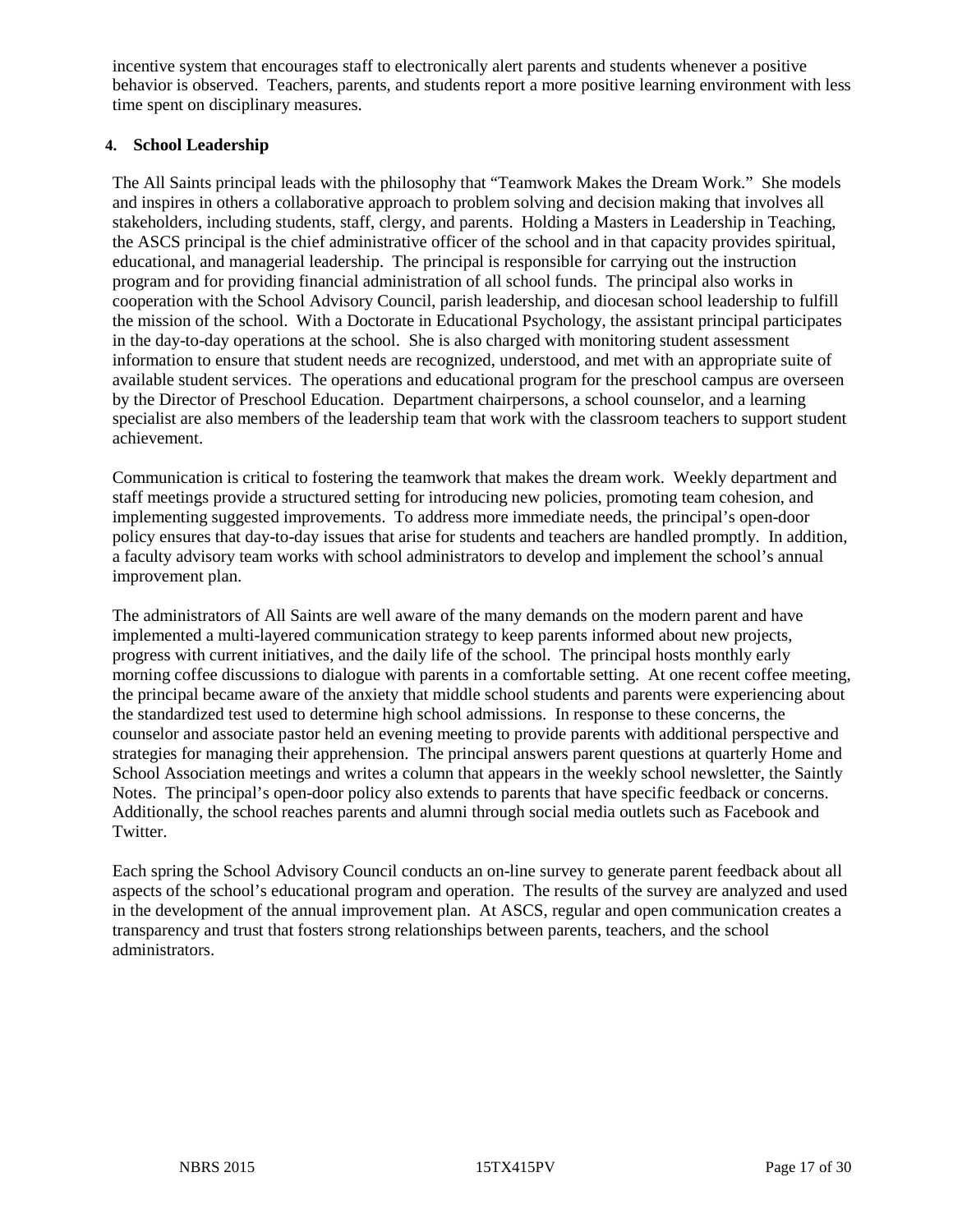# **PART VII - NON-PUBLIC SCHOOL INFORMATION**

*The purpose of this addendum is to obtain additional information from non-public schools as noted below.*

1. Non-public school association(s): Catholic

Identify the religious or independent associations, if any, to which the school belongs. Select the primary association first.

- 2. Does the school have nonprofit, tax-exempt  $(501(c)(3))$  status? Yes  $\underline{X}$  No
- 3. What are the 2014-2015 tuition rates, by grade? (Do not include room, board, or fees.)

| Grade          | <b>Amount</b> |
|----------------|---------------|
| $\bf K$        | \$6820        |
| $\mathbf{1}$   | \$6820        |
| $\overline{2}$ | \$6820        |
| 3              | \$6820        |
| $\overline{4}$ | \$6820        |
| 5              | \$6820        |
| 6              | \$6820        |
| $\overline{7}$ | \$6820        |
| 8              | \$6820        |
| 9              | \$0           |
| 10             | \$0           |
| 11             | \$0           |
| 12             | \$0           |

#### **2014-2015 Tuition**

|    | 4. What is the educational cost per student?<br>(School budget divided by enrollment)                  |        |
|----|--------------------------------------------------------------------------------------------------------|--------|
| 5. | What is the average financial aid per student?                                                         | \$2500 |
| 6. | What percentage of the annual budget is devoted to<br>scholarship assistance and/or tuition reduction? | 4%     |
| 7. | What percentage of the student body receives<br>scholarship assistance, including tuition reduction?   | 8%     |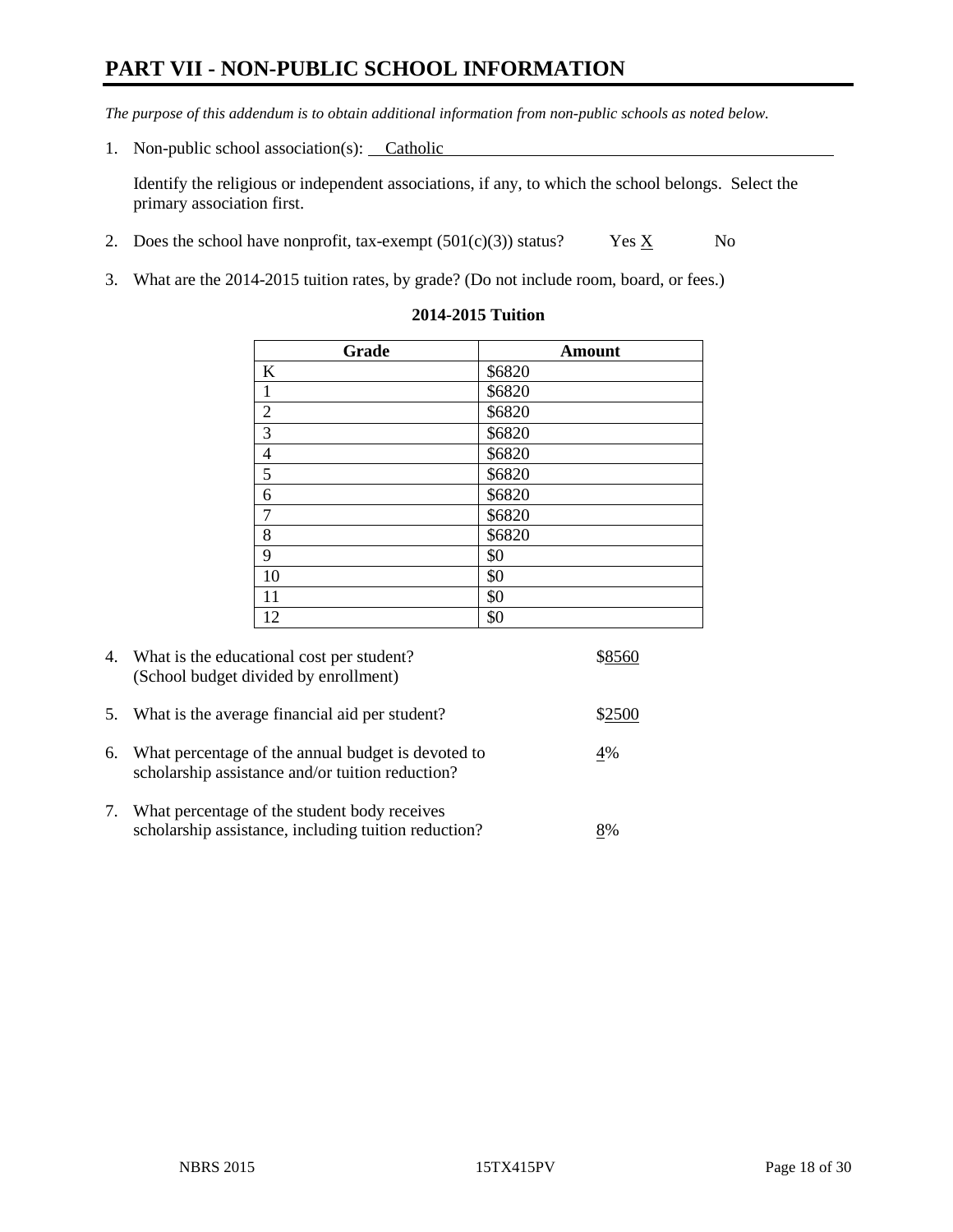| <b>Subject: Math</b>                   | <b>Test:</b> Iowa Assessments Form E       |
|----------------------------------------|--------------------------------------------|
| <b>Grade: 3</b>                        | <b>Edition/Publication Year: 2012</b>      |
| <b>Publisher:</b> Riverside Publishing | Scores are reported here as: Scaled scores |

| School Year                      | 2013-2014      | 2012-2013      | 2011-2012      | 2010-2011 | 2009-2010      |
|----------------------------------|----------------|----------------|----------------|-----------|----------------|
| Testing month                    | Oct            | Oct            | Oct            | Oct       | Oct            |
| <b>SCHOOL SCORES</b>             |                |                |                |           |                |
| <b>Average Score</b>             | 189            | 192            | 190            | 194       | 194            |
| Number of students tested        | 39             | 45             | 42             | 43        | 44             |
| Percent of total students tested | 100            | 100            | 100            | 100       | 100            |
| Number of students               |                |                |                |           |                |
| alternatively assessed           |                |                |                |           |                |
| Percent of students              | $\overline{0}$ | $\overline{0}$ | $\overline{0}$ | $\theta$  | $\overline{0}$ |
| alternatively assessed           |                |                |                |           |                |
| <b>SUBGROUP SCORES</b>           |                |                |                |           |                |
| 1. Other 1                       |                |                |                |           |                |
| <b>Average Score</b>             |                |                |                |           |                |
| Number of students tested        |                |                |                |           |                |
| 2. Other 2                       |                |                |                |           |                |
| <b>Average Score</b>             |                |                |                |           |                |
| Number of students tested        |                |                |                |           |                |
| 3. Other 3                       |                |                |                |           |                |
| <b>Average Score</b>             |                |                |                |           |                |
| Number of students tested        |                |                |                |           |                |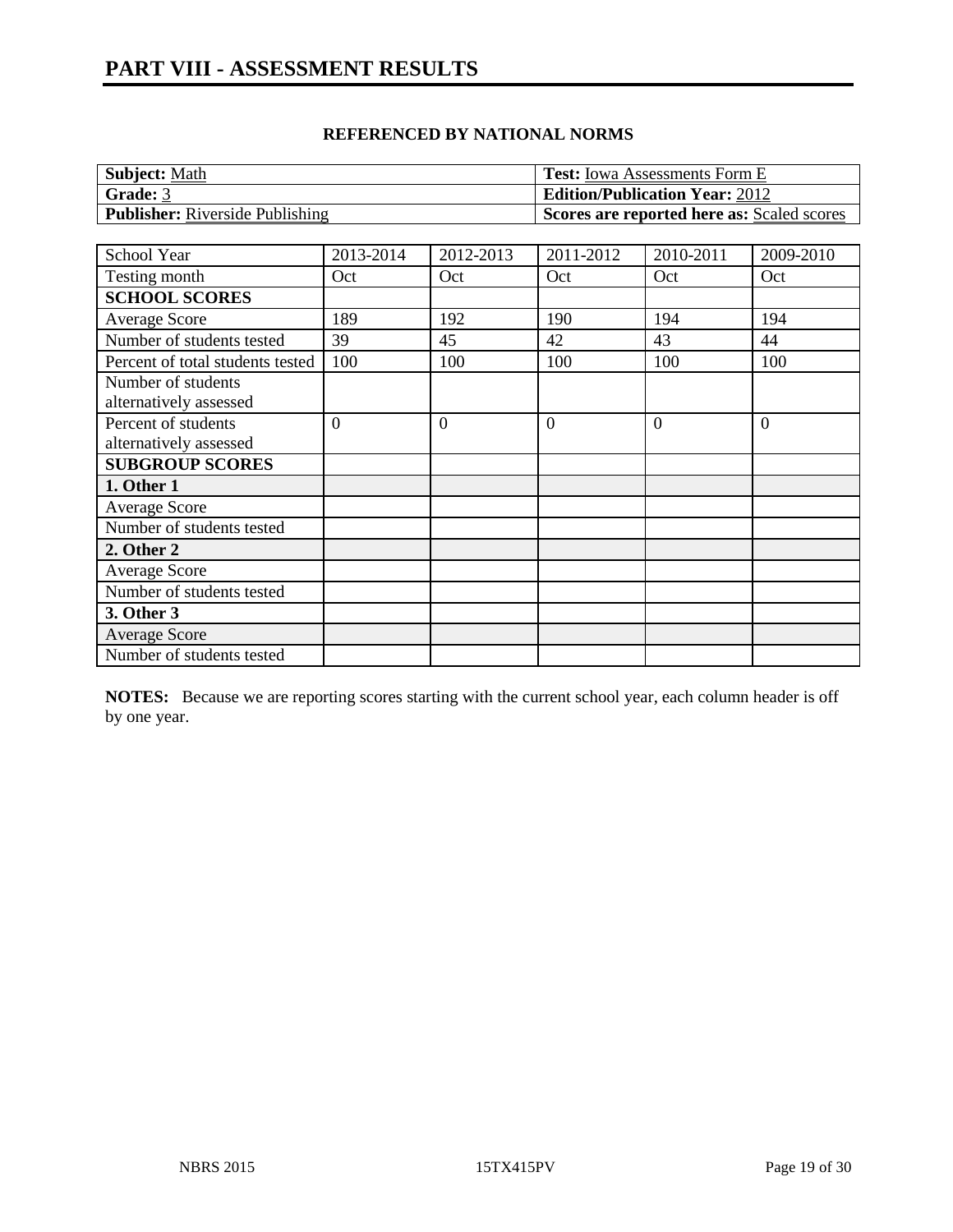| <b>Subject: Math</b>                   | <b>Test:</b> Iowa Assessments Form E       |
|----------------------------------------|--------------------------------------------|
| <b>Grade: 4</b>                        | <b>Edition/Publication Year: 2012</b>      |
| <b>Publisher:</b> Riverside Publishing | Scores are reported here as: Scaled scores |

| School Year                                   | 2013-2014      | 2012-2013      | 2011-2012      | 2010-2011 | 2009-2010      |
|-----------------------------------------------|----------------|----------------|----------------|-----------|----------------|
| Testing month                                 | Oct            | Oct            | Oct            | Oct       | Oct            |
| <b>SCHOOL SCORES</b>                          |                |                |                |           |                |
| <b>Average Score</b>                          | 209            | 208            | 208            | 212       | 205            |
| Number of students tested                     | 44             | 48             | 40             | 45        | 46             |
| Percent of total students tested              | 100            | 100            | 100            | 100       | 100            |
| Number of students<br>alternatively assessed  |                |                |                |           |                |
| Percent of students<br>alternatively assessed | $\overline{0}$ | $\overline{0}$ | $\overline{0}$ | $\theta$  | $\overline{0}$ |
| <b>SUBGROUP SCORES</b>                        |                |                |                |           |                |
| 1. Other 1                                    |                |                |                |           |                |
| <b>Average Score</b>                          |                |                |                |           |                |
| Number of students tested                     |                |                |                |           |                |
| 2. Other 2                                    |                |                |                |           |                |
| <b>Average Score</b>                          |                |                |                |           |                |
| Number of students tested                     |                |                |                |           |                |
| 3. Other 3                                    |                |                |                |           |                |
| <b>Average Score</b>                          |                |                |                |           |                |
| Number of students tested                     |                |                |                |           |                |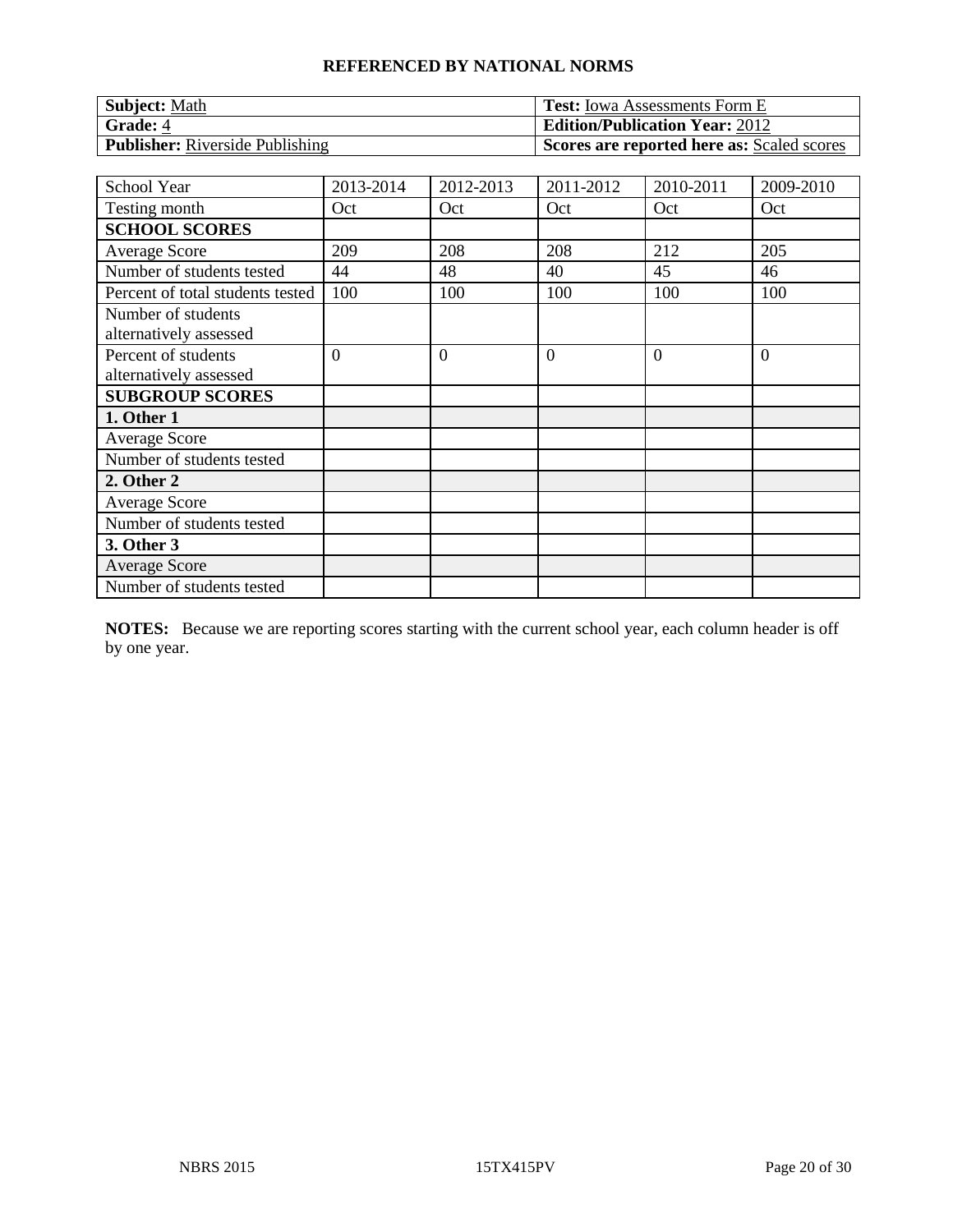| <b>Subject: Math</b>                   | <b>Test:</b> Iowa Assessments Form E       |
|----------------------------------------|--------------------------------------------|
| Grade: 5                               | <b>Edition/Publication Year: 2012</b>      |
| <b>Publisher:</b> Riverside Publishing | Scores are reported here as: Scaled scores |

| School Year                                   | 2013-2014      | 2012-2013      | 2011-2012 | 2010-2011 | 2009-2010      |
|-----------------------------------------------|----------------|----------------|-----------|-----------|----------------|
| Testing month                                 | Oct            | Oct            | Oct       | Oct       | Oct            |
| <b>SCHOOL SCORES</b>                          |                |                |           |           |                |
| <b>Average Score</b>                          | 222            | 222            | 225       | 220       | 230            |
| Number of students tested                     | 47             | 41             | 46        | 47        | 42             |
| Percent of total students tested              | 100            | 100            | 100       | 100       | 100            |
| Number of students<br>alternatively assessed  |                |                |           |           |                |
| Percent of students<br>alternatively assessed | $\overline{0}$ | $\overline{0}$ | $\theta$  | $\Omega$  | $\overline{0}$ |
| <b>SUBGROUP SCORES</b>                        |                |                |           |           |                |
| 1. Other 1                                    |                |                |           |           |                |
| <b>Average Score</b>                          |                |                |           |           |                |
| Number of students tested                     |                |                |           |           |                |
| 2. Other 2                                    |                |                |           |           |                |
| <b>Average Score</b>                          |                |                |           |           |                |
| Number of students tested                     |                |                |           |           |                |
| 3. Other 3                                    |                |                |           |           |                |
| <b>Average Score</b>                          |                |                |           |           |                |
| Number of students tested                     |                |                |           |           |                |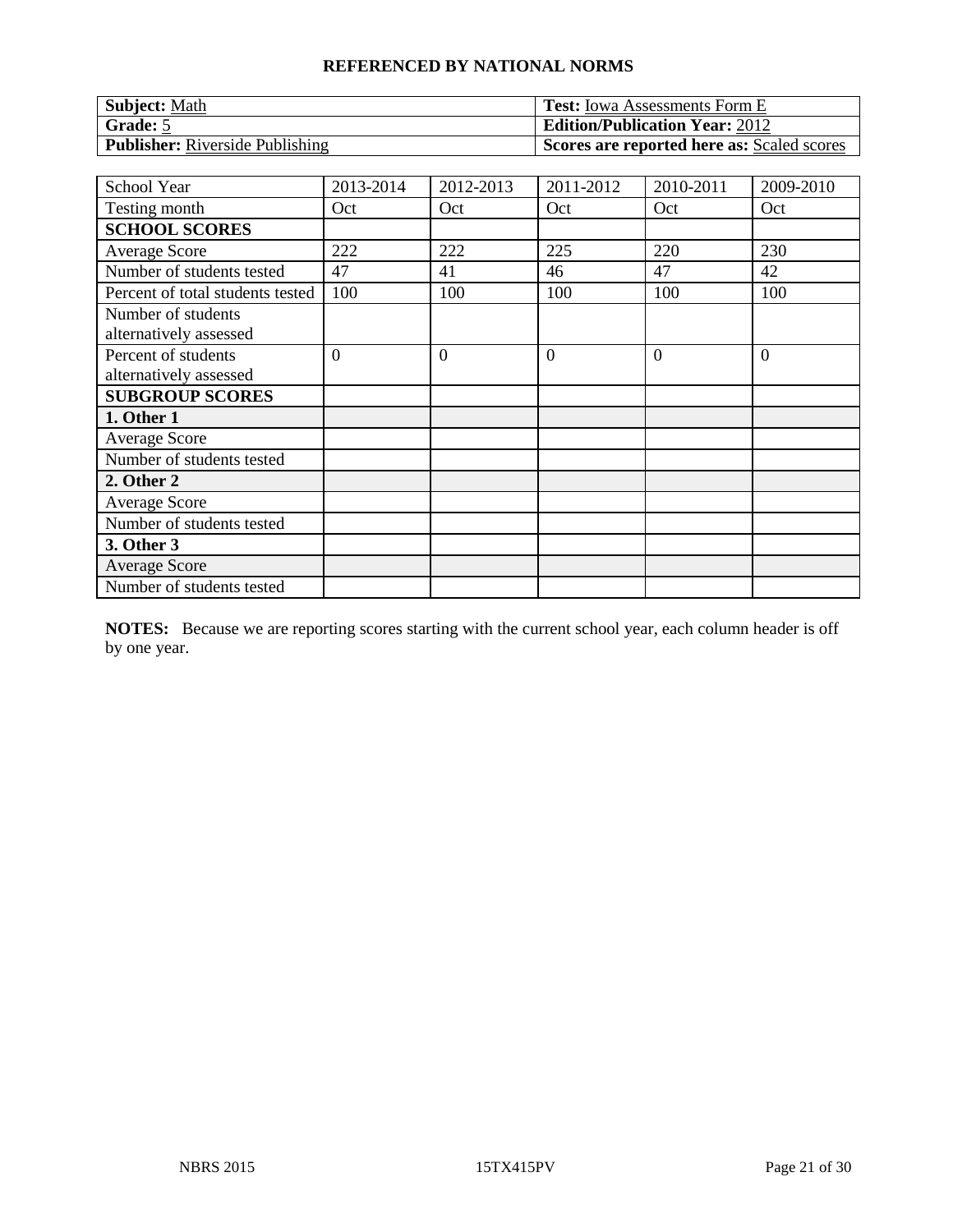| <b>Subject: Math</b>                   | <b>Test:</b> Iowa Assessments Form E       |
|----------------------------------------|--------------------------------------------|
| <b>Grade:</b> 6                        | <b>Edition/Publication Year: 2012</b>      |
| <b>Publisher:</b> Riverside Publishing | Scores are reported here as: Scaled scores |

| School Year                                   | 2013-2014      | 2012-2013      | 2011-2012      | 2010-2011 | 2009-2010      |
|-----------------------------------------------|----------------|----------------|----------------|-----------|----------------|
| Testing month                                 | Oct            | Oct            | Oct            | Oct       | Oct            |
| <b>SCHOOL SCORES</b>                          |                |                |                |           |                |
| <b>Average Score</b>                          | 238            | 235            | 236            | 245       | 231            |
| Number of students tested                     | 40             | 48             | 45             | 46        | 44             |
| Percent of total students tested              | 100            | 100            | 100            | 100       | 100            |
| Number of students<br>alternatively assessed  |                |                |                |           |                |
| Percent of students<br>alternatively assessed | $\overline{0}$ | $\overline{0}$ | $\overline{0}$ | $\Omega$  | $\overline{0}$ |
| <b>SUBGROUP SCORES</b>                        |                |                |                |           |                |
| 1. Hispanic                                   |                |                |                |           |                |
| <b>Average Score</b>                          | 240            |                | 236            | 195       |                |
| Number of students tested                     | 10             |                | 10             | 10        |                |
| 2. Other 2                                    |                |                |                |           |                |
| <b>Average Score</b>                          |                |                |                |           |                |
| Number of students tested                     |                |                |                |           |                |
| 3. Other 3                                    |                |                |                |           |                |
| <b>Average Score</b>                          |                |                |                |           |                |
| Number of students tested                     |                |                |                |           |                |

**NOTES:** Because we are reporting scores starting with the current school year, each column header is off by one year. Because the number of 6th grade students in the Hispanic subgroup for 2012-2013 & 2009-  $2010$  columns was fewer than 10, the test results are not reported as per FAQ #16.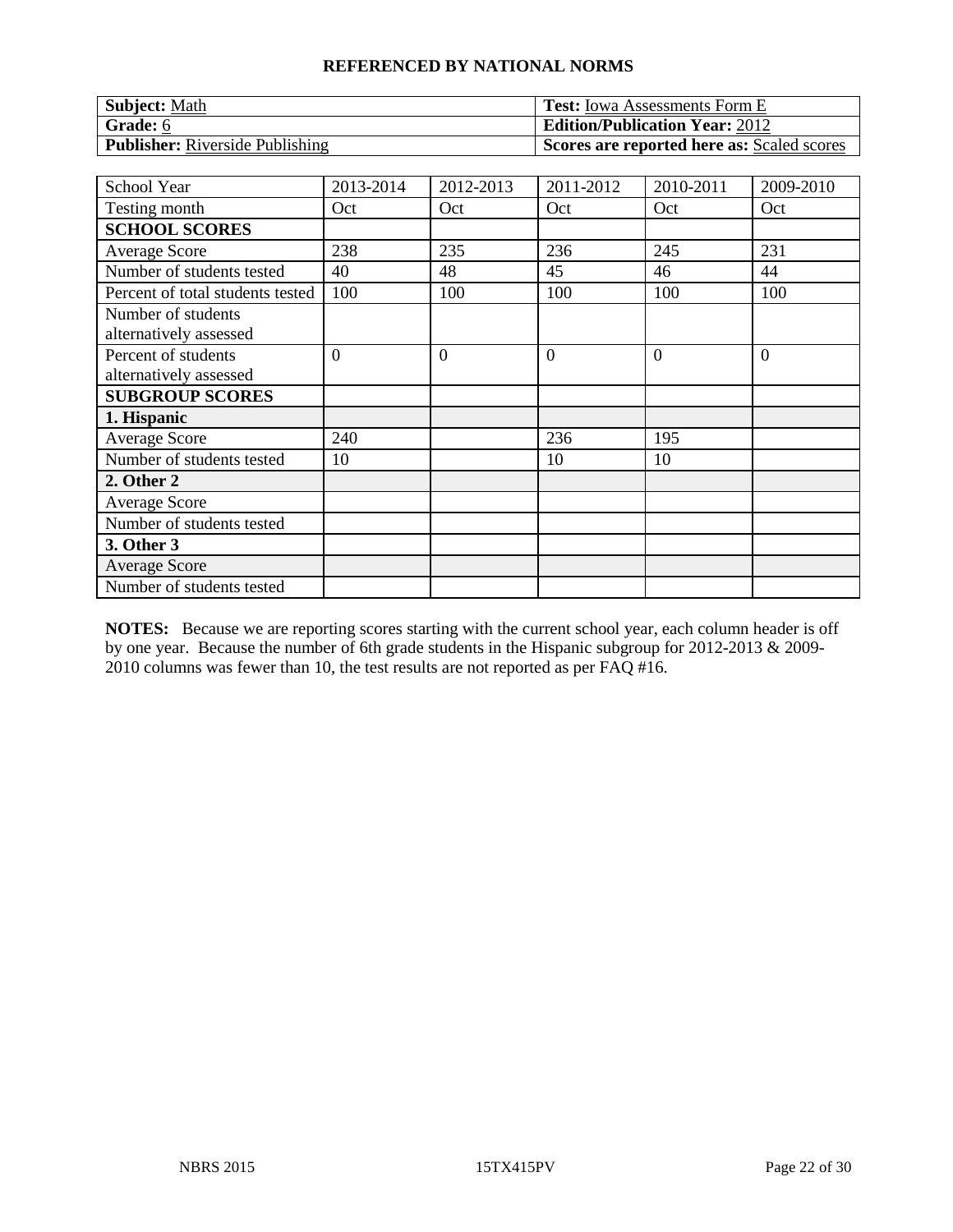| <b>Subject: Math</b>                   | <b>Test:</b> Iowa Assessments Form E       |
|----------------------------------------|--------------------------------------------|
| Grade: 7                               | <b>Edition/Publication Year: 2012</b>      |
| <b>Publisher:</b> Riverside Publishing | Scores are reported here as: Scaled scores |

| School Year                      | 2013-2014      | 2012-2013      | 2011-2012      | 2010-2011 | 2009-2010      |
|----------------------------------|----------------|----------------|----------------|-----------|----------------|
| Testing month                    | Oct            | Oct            | Oct            | Oct       | Oct            |
| <b>SCHOOL SCORES</b>             |                |                |                |           |                |
| <b>Average Score</b>             | 255            | 257            | 266            | 254       | 254            |
| Number of students tested        | 40             | 46             | 45             | 47        | 41             |
| Percent of total students tested | 100            | 100            | 100            | 100       | 100            |
| Number of students               |                |                |                |           |                |
| alternatively assessed           |                |                |                |           |                |
| Percent of students              | $\overline{0}$ | $\overline{0}$ | $\overline{0}$ | $\Omega$  | $\overline{0}$ |
| alternatively assessed           |                |                |                |           |                |
| <b>SUBGROUP SCORES</b>           |                |                |                |           |                |
| 1. Other 1                       |                |                |                |           |                |
| <b>Average Score</b>             |                |                |                |           |                |
| Number of students tested        |                |                |                |           |                |
| 2. Other 2                       |                |                |                |           |                |
| <b>Average Score</b>             |                |                |                |           |                |
| Number of students tested        |                |                |                |           |                |
| 3. Other 3                       |                |                |                |           |                |
| <b>Average Score</b>             |                |                |                |           |                |
| Number of students tested        |                |                |                |           |                |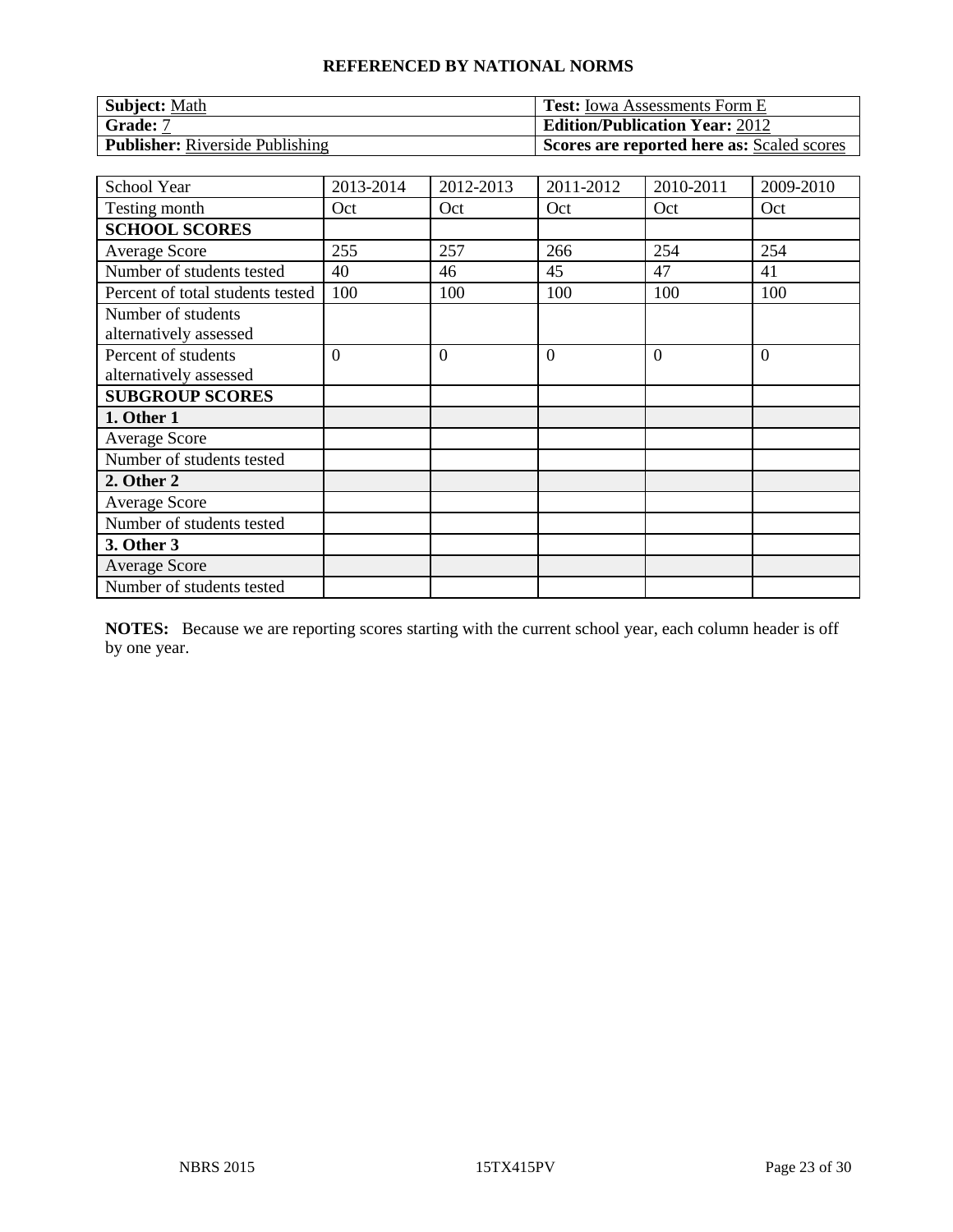| <b>Subject: Math</b>                   | <b>Test:</b> Iowa Assessments Form E       |
|----------------------------------------|--------------------------------------------|
| Grade: 8                               | <b>Edition/Publication Year: 2012</b>      |
| <b>Publisher:</b> Riverside Publishing | Scores are reported here as: Scaled scores |

| School Year                                   | 2013-2014      | 2012-2013      | 2011-2012      | 2010-2011 | 2009-2010      |
|-----------------------------------------------|----------------|----------------|----------------|-----------|----------------|
| Testing month                                 | Oct            | Oct            | Oct            | Oct       | Oct            |
| <b>SCHOOL SCORES</b>                          |                |                |                |           |                |
| <b>Average Score</b>                          | 270            | 279            | 276            | 269       | 289            |
| Number of students tested                     | 49             | 43             | 47             | 41        | 46             |
| Percent of total students tested              | 100            | 100            | 100            | 100       | 100            |
| Number of students                            |                |                |                |           |                |
| alternatively assessed                        |                |                |                |           |                |
| Percent of students<br>alternatively assessed | $\overline{0}$ | $\overline{0}$ | $\overline{0}$ | $\Omega$  | $\overline{0}$ |
| <b>SUBGROUP SCORES</b>                        |                |                |                |           |                |
| 1. Other 1                                    |                |                |                |           |                |
| <b>Average Score</b>                          |                |                |                |           |                |
| Number of students tested                     |                |                |                |           |                |
| 2. Other 2                                    |                |                |                |           |                |
| <b>Average Score</b>                          |                |                |                |           |                |
| Number of students tested                     |                |                |                |           |                |
| 3. Other 3                                    |                |                |                |           |                |
| <b>Average Score</b>                          |                |                |                |           |                |
| Number of students tested                     |                |                |                |           |                |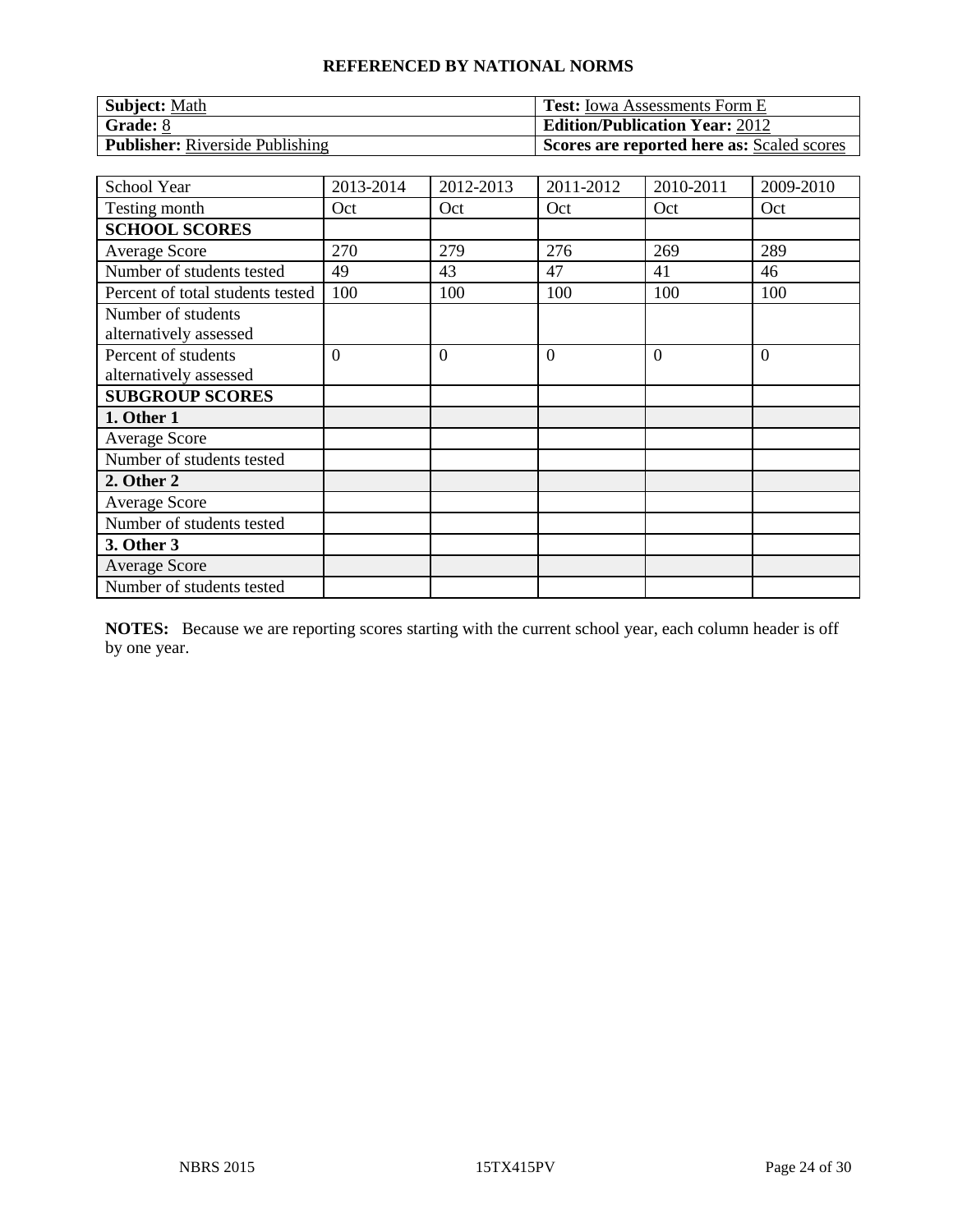| <b>Subject: Reading/ELA</b>            | <b>Test:</b> Iowa Assessments Form E       |
|----------------------------------------|--------------------------------------------|
| Grade: 3                               | <b>Edition/Publication Year: 2012</b>      |
| <b>Publisher:</b> Riverside Publishing | Scores are reported here as: Scaled scores |

| School Year                                   | 2013-2014      | 2012-2013      | 2011-2012      | 2010-2011 | 2009-2010      |
|-----------------------------------------------|----------------|----------------|----------------|-----------|----------------|
| Testing month                                 | Oct            | Oct            | Oct            | Oct       | Oct            |
| <b>SCHOOL SCORES</b>                          |                |                |                |           |                |
| <b>Average Score</b>                          | 198            | 197            | 198            | 201       | 201            |
| Number of students tested                     | 39             | 45             | 41             | 43        | 44             |
| Percent of total students tested              | 100            | 100            | 98             | 100       | 100            |
| Number of students<br>alternatively assessed  |                |                |                |           |                |
| Percent of students<br>alternatively assessed | $\overline{0}$ | $\overline{0}$ | $\overline{0}$ | $\Omega$  | $\overline{0}$ |
| <b>SUBGROUP SCORES</b>                        |                |                |                |           |                |
| 1. Other 1                                    |                |                |                |           |                |
| <b>Average Score</b>                          |                |                |                |           |                |
| Number of students tested                     |                |                |                |           |                |
| 2. Other 2                                    |                |                |                |           |                |
| <b>Average Score</b>                          |                |                |                |           |                |
| Number of students tested                     |                |                |                |           |                |
| 3. Other 3                                    |                |                |                |           |                |
| <b>Average Score</b>                          |                |                |                |           |                |
| Number of students tested                     |                |                |                |           |                |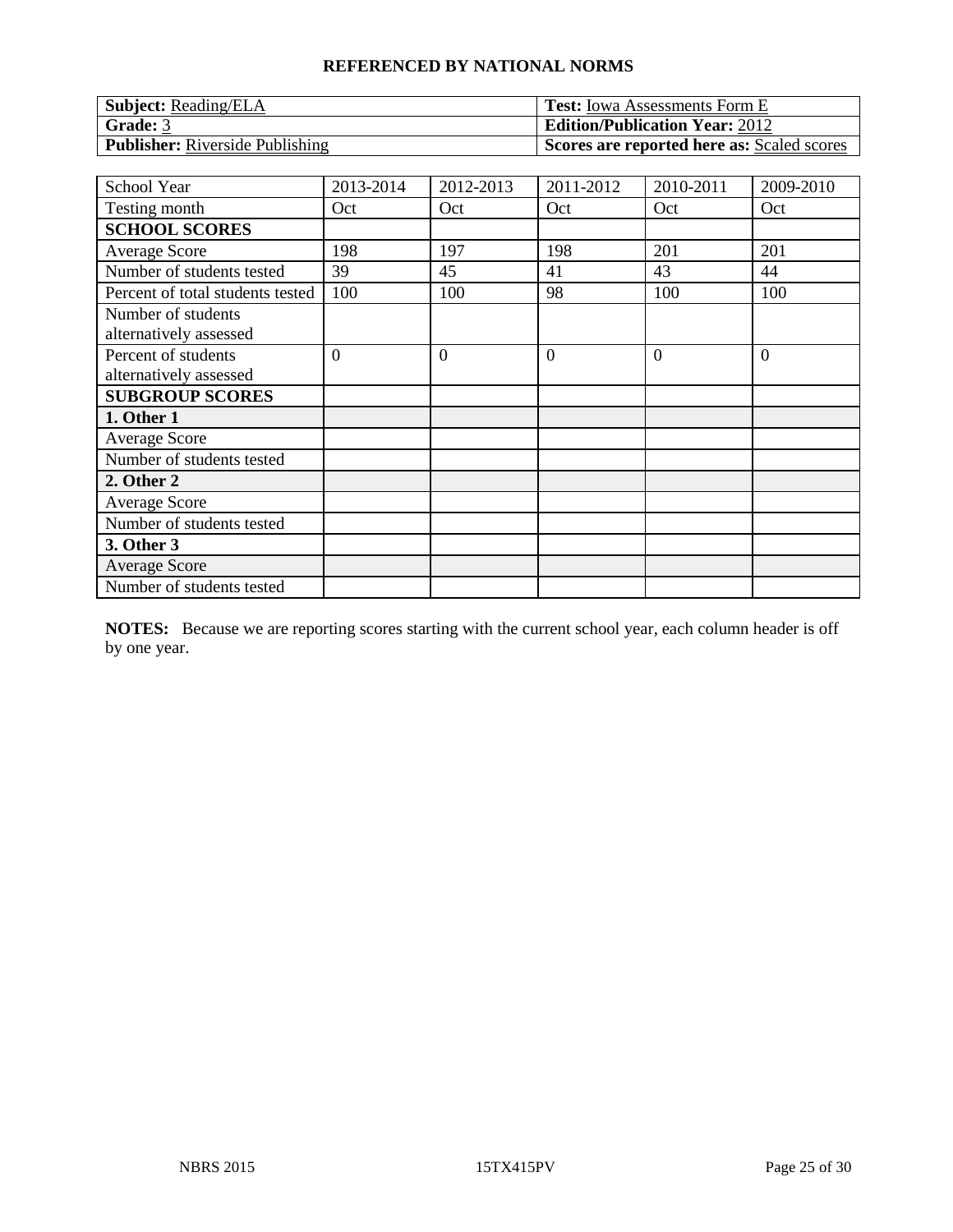| <b>Subject:</b> Reading/ELA            | <b>Test:</b> Iowa Assessments Form E       |
|----------------------------------------|--------------------------------------------|
| Grade: 4                               | <b>Edition/Publication Year: 2012</b>      |
| <b>Publisher:</b> Riverside Publishing | Scores are reported here as: Scaled scores |

| School Year                                   | 2013-2014      | 2012-2013      | 2011-2012      | 2010-2011 | 2009-2010      |
|-----------------------------------------------|----------------|----------------|----------------|-----------|----------------|
| Testing month                                 | Oct            | Oct            | Oct            | Oct       | Oct            |
| <b>SCHOOL SCORES</b>                          |                |                |                |           |                |
| <b>Average Score</b>                          | 219            | 212            | 217            | 220       | 219            |
| Number of students tested                     | 44             | 48             | 40             | 45        | 46             |
| Percent of total students tested              | 100            | 100            | 100            | 100       | 100            |
| Number of students<br>alternatively assessed  |                |                |                |           |                |
| Percent of students<br>alternatively assessed | $\overline{0}$ | $\overline{0}$ | $\overline{0}$ | $\Omega$  | $\overline{0}$ |
| <b>SUBGROUP SCORES</b>                        |                |                |                |           |                |
| 1. Other 1                                    |                |                |                |           |                |
| <b>Average Score</b>                          |                |                |                |           |                |
| Number of students tested                     |                |                |                |           |                |
| 2. Other 2                                    |                |                |                |           |                |
| <b>Average Score</b>                          |                |                |                |           |                |
| Number of students tested                     |                |                |                |           |                |
| 3. Other 3                                    |                |                |                |           |                |
| <b>Average Score</b>                          |                |                |                |           |                |
| Number of students tested                     |                |                |                |           |                |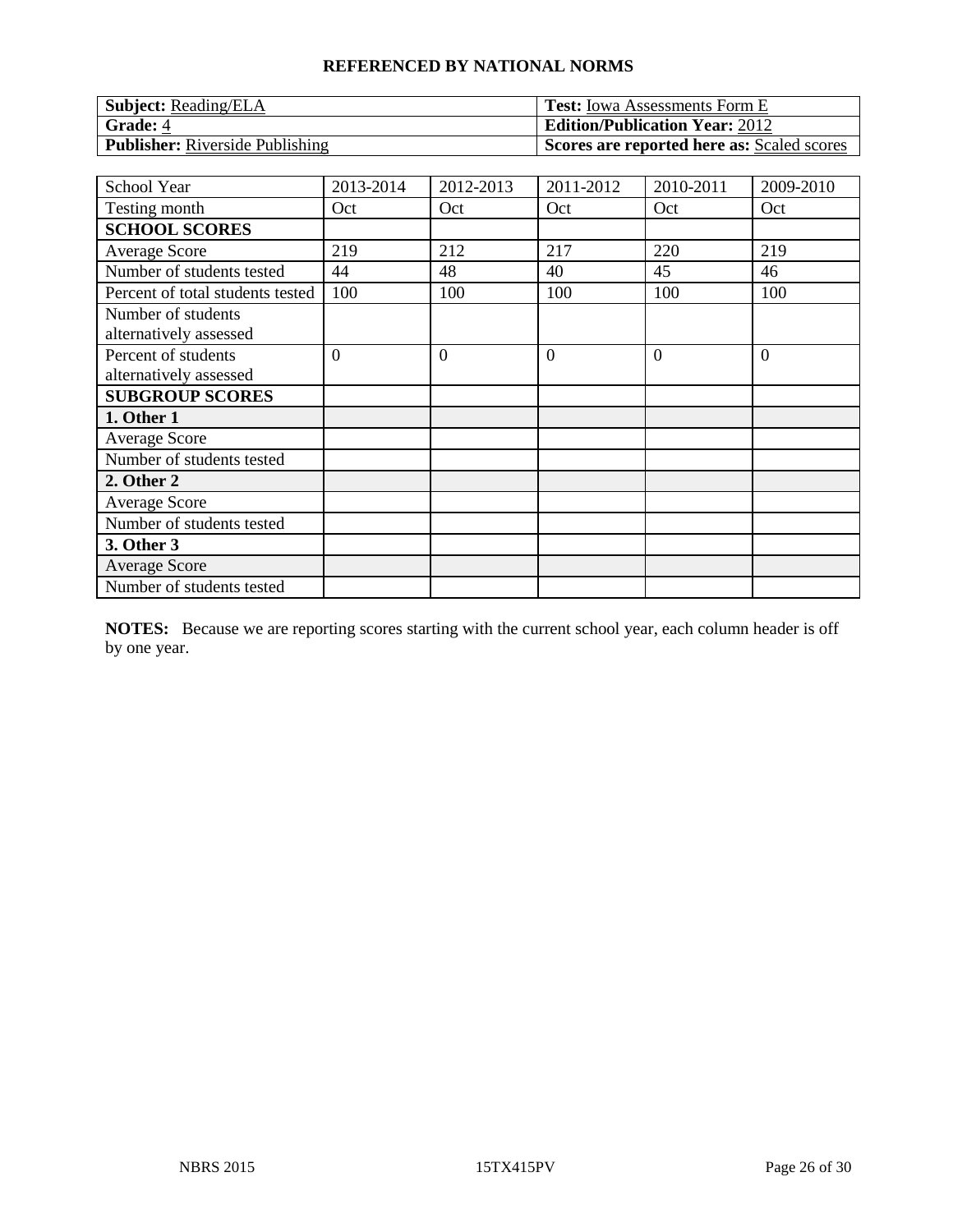| <b>Subject:</b> Reading/ELA            | <b>Test:</b> Iowa Assessments Form E       |
|----------------------------------------|--------------------------------------------|
| Grade: 5                               | <b>Edition/Publication Year: 2012</b>      |
| <b>Publisher:</b> Riverside Publishing | Scores are reported here as: Scaled scores |

| School Year                                   | 2013-2014      | 2012-2013      | 2011-2012      | 2010-2011 | 2009-2010      |
|-----------------------------------------------|----------------|----------------|----------------|-----------|----------------|
| Testing month                                 | Oct            | Oct            | Oct            | Oct       | Oct            |
| <b>SCHOOL SCORES</b>                          |                |                |                |           |                |
| <b>Average Score</b>                          | 222            | 232            | 235            | 232       | 235            |
| Number of students tested                     | 47             | 41             | 46             | 47        | 42             |
| Percent of total students tested              | 100            | 100            | 100            | 100       | 100            |
| Number of students<br>alternatively assessed  |                |                |                |           |                |
| Percent of students<br>alternatively assessed | $\overline{0}$ | $\overline{0}$ | $\overline{0}$ | $\Omega$  | $\overline{0}$ |
| <b>SUBGROUP SCORES</b>                        |                |                |                |           |                |
| 1. Other 1                                    |                |                |                |           |                |
| <b>Average Score</b>                          |                |                |                |           |                |
| Number of students tested                     |                |                |                |           |                |
| 2. Other 2                                    |                |                |                |           |                |
| <b>Average Score</b>                          |                |                |                |           |                |
| Number of students tested                     |                |                |                |           |                |
| 3. Other 3                                    |                |                |                |           |                |
| <b>Average Score</b>                          |                |                |                |           |                |
| Number of students tested                     |                |                |                |           |                |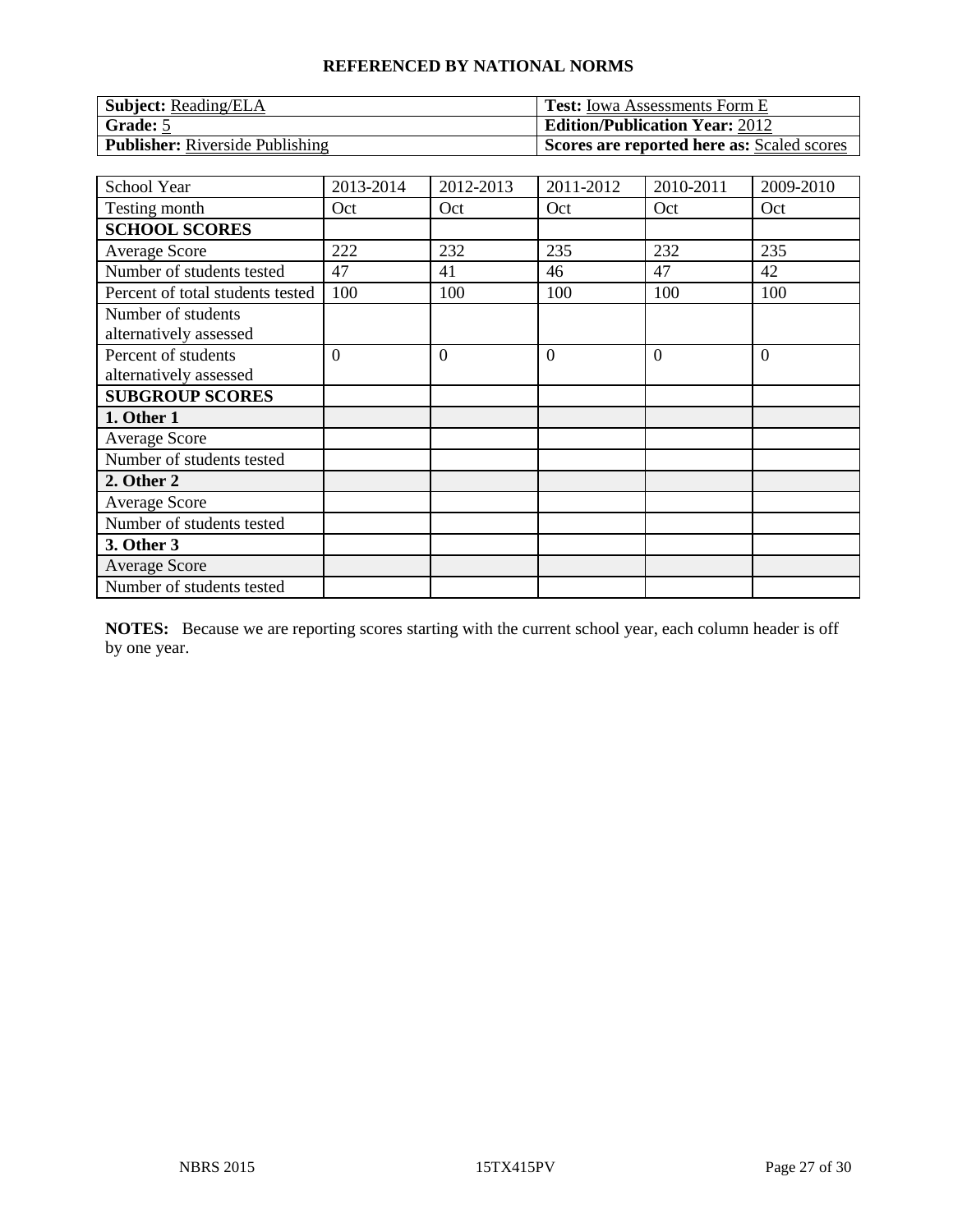| <b>Subject:</b> Reading/ELA            | <b>Test:</b> Iowa Assessments Form E       |
|----------------------------------------|--------------------------------------------|
| Grade: 6                               | <b>Edition/Publication Year: 2012</b>      |
| <b>Publisher:</b> Riverside Publishing | Scores are reported here as: Scaled scores |

| School Year                                   | 2013-2014      | 2012-2013      | 2011-2012      | 2010-2011 | 2009-2010      |
|-----------------------------------------------|----------------|----------------|----------------|-----------|----------------|
| Testing month                                 | Oct            | Oct            | Oct            | Oct       | Oct            |
| <b>SCHOOL SCORES</b>                          |                |                |                |           |                |
| <b>Average Score</b>                          | 243            | 239            | 245            | 247       | 244            |
| Number of students tested                     | 40             | 48             | 45             | 46        | 44             |
| Percent of total students tested              | 100            | 100            | 100            | 100       | 100            |
| Number of students<br>alternatively assessed  |                |                |                |           |                |
| Percent of students<br>alternatively assessed | $\overline{0}$ | $\overline{0}$ | $\overline{0}$ | $\Omega$  | $\overline{0}$ |
| <b>SUBGROUP SCORES</b>                        |                |                |                |           |                |
| 1. Hispanic                                   |                |                |                |           |                |
| <b>Average Score</b>                          | 256            |                | 239            | 203       |                |
| Number of students tested                     | 10             |                | 10             | 10        |                |
| 2. Other 2                                    |                |                |                |           |                |
| <b>Average Score</b>                          |                |                |                |           |                |
| Number of students tested                     |                |                |                |           |                |
| 3. Other 3                                    |                |                |                |           |                |
| <b>Average Score</b>                          |                |                |                |           |                |
| Number of students tested                     |                |                |                |           |                |

**NOTES:** Because we are reporting scores starting with the current school year, each column header is off by one year. Because the number of 6th grade students in the Hispanic subgroup for 2012-2013 & 2009-  $2010$  columns was fewer than 10, the test results are not reported as per FAQ #16.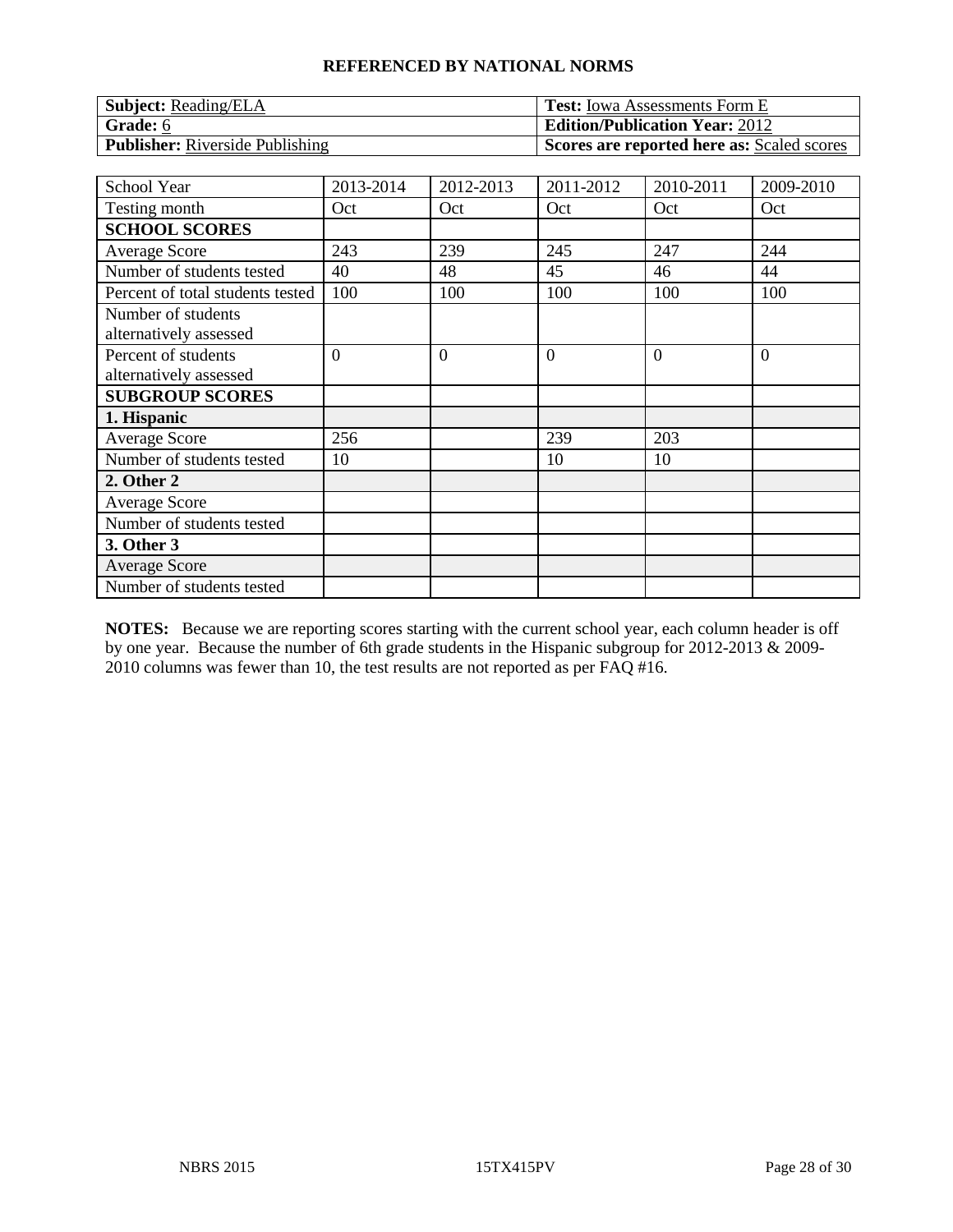| <b>Subject: Reading/ELA</b>            | <b>Test:</b> Iowa Assessments Form E       |
|----------------------------------------|--------------------------------------------|
| Grade: 7                               | <b>Edition/Publication Year: 2012</b>      |
| <b>Publisher:</b> Riverside Publishing | Scores are reported here as: Scaled scores |

| School Year                                   | 2013-2014      | 2012-2013      | 2011-2012      | 2010-2011 | 2009-2010      |
|-----------------------------------------------|----------------|----------------|----------------|-----------|----------------|
| Testing month                                 | Oct            | Oct            | Oct            | Oct       | Oct            |
| <b>SCHOOL SCORES</b>                          |                |                |                |           |                |
| <b>Average Score</b>                          | 264            | 250            | 263            | 259       | 262            |
| Number of students tested                     | 40             | 46             | 45             | 47        | 41             |
| Percent of total students tested              | 100            | 100            | 100            | 100       | 100            |
| Number of students<br>alternatively assessed  |                |                |                |           |                |
| Percent of students<br>alternatively assessed | $\overline{0}$ | $\overline{0}$ | $\overline{0}$ | $\Omega$  | $\overline{0}$ |
| <b>SUBGROUP SCORES</b>                        |                |                |                |           |                |
| 1. Other 1                                    |                |                |                |           |                |
| <b>Average Score</b>                          |                |                |                |           |                |
| Number of students tested                     |                |                |                |           |                |
| 2. Other 2                                    |                |                |                |           |                |
| <b>Average Score</b>                          |                |                |                |           |                |
| Number of students tested                     |                |                |                |           |                |
| 3. Other 3                                    |                |                |                |           |                |
| <b>Average Score</b>                          |                |                |                |           |                |
| Number of students tested                     |                |                |                |           |                |